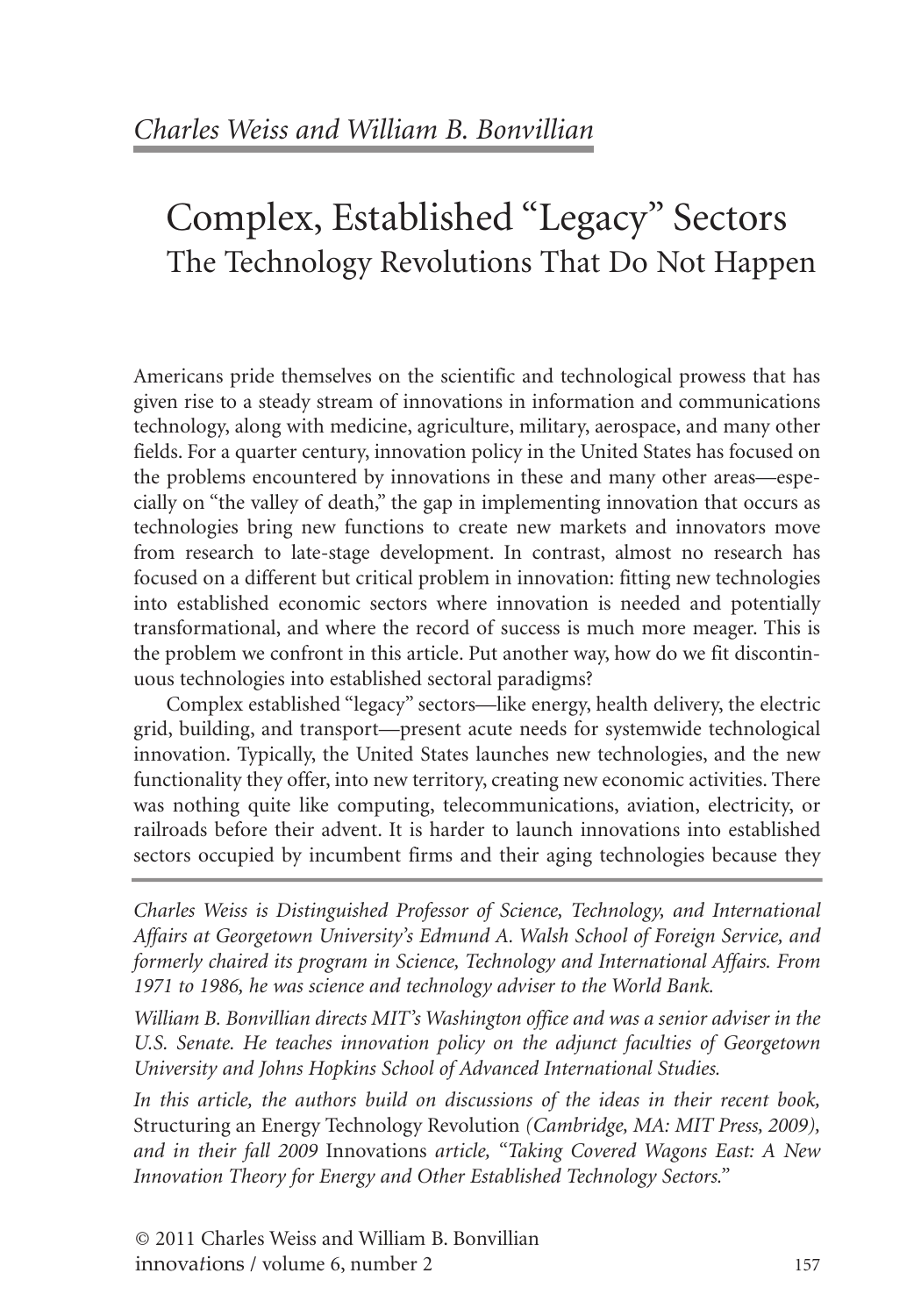resist any change that threatens their business models. Therefore, we tend to incubate the new rather than fix the old, leaving established sectors isolated from innovation, so that they tend to stagnate. That's why Thomas Edison would be comfortable with our electric grid, why we have been working on electronic medical records for 20 years, why energy losses from our buildings are major contributors to global warming, and why a cab ride from Kennedy Airport to Manhattan over potholed highways is something of a Third World experience. The resistance to innovation in our established sectors becomes a drag on their long-term viability and on our economic growth.

The technological systems in these complex established legacy sectors, which we call CELS, are the result of stable and well-defended technological, economic,

We tend to incubate the new rather than fix the old, leaving established sectors isolated from innovation. The resistance to innovation becomes a drag on their longterm viability and on our economic growth.

and political paradigms backed by policies, subsidies, prices, price structures, standards, regulations, incentives, infrastructure, political support, expert communities, technological institutions, innovation systems, career paths, and university curricula that have developed over decades. This multi-faceted CELS paradigm—and the technology lock-in that it ensures provides the overall structure into which any innovation must be introduced, even though its original purpose, however justified it may have been at the time

it evolved, may have long been overtaken by events and become broadly counterproductive. While established sectors will allow advances to existing technologies that fit within the paradigm, they resist breakthroughs that make fundamental structural changes. The prominence and obvious importance of this techno/economic/political paradigm and the critical social problems that often flow from it attract the attention of creative individuals and companies, resulting in a substantial supply of promising ideas at various stages of development and small-scale implementation—just far enough along to give rise to excited stories in the media and to create major frustration on the part of the innovator, but far short of the large-scale deployment that would be needed to make a significant dent in the overall problem.

Our inability to introduce innovation into such CELS ties an anchor to our economy. Emerging nations climbing toward developed world status tend to have growth rates two to three times that of the United States because they are starting afresh and bringing the latest innovation into all sectors. The U.S. growth rate is based largely on innovating at the frontiers of technology, so it leads new innova-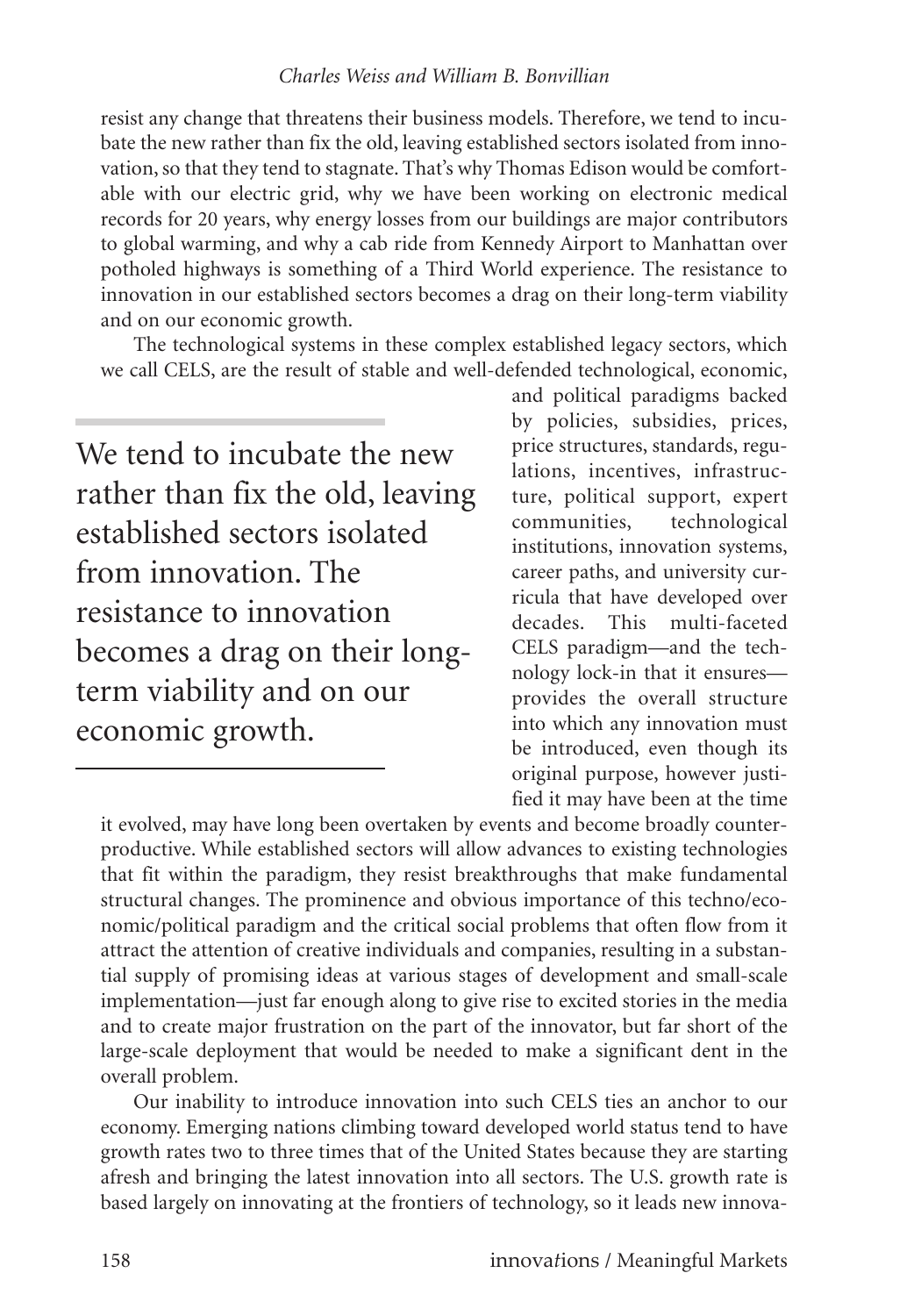tion waves<sup>1</sup> that generally recur every four or five decades. If we worked not only on innovation at the frontier but on innovation in established sectors, both our growth rate and our quality of life could be significantly enhanced.

In the energy sector, for example, the paradigm supports legacy technologies based on fossil fuels, a structure that is now backed by the power of huge corporations, buttressed by strong and deeply felt public expectations of cheap energy, that mobilize opposition to any proposals for fundamental change.<sup>2</sup> The result is a complex set of interlocking obstacles to the development and market launch of technologies based on alternatives to fossil fuels. Analogous paradigms exist in transport, food, health delivery, the electric grid, building, and many other sectors—based, for example, on the strong public support for personal as opposed to mass transportation, on the political power of industrial agriculture, and on the inability of our fragmented health-care system to promote innovation and efficiency. These paradigms guide not only investments in existing technology, but also the direction of investments in research, development, and demonstration of new technologies.

#### A NEW, INTEGRATIVE ANALYTIC FRAMEWORK

In a book and in previous papers, we have proposed a new analytic framework to address the problems of fossil fuel-based energy, which we took as a prototype of a CELS. We used the image of "driving covered wagons east" as a metaphor with which to capture the difficulties of introducing innovations in complex established sectors, and suggested that the concepts proposed in our analysis can be applied to innovations in a larger set of legacy sectors.<sup>3</sup> In such sectors, we argued, the chief obstacles to innovation lie in the problems of *market launch*, so that policymakers need to go beyond support to research and development—the traditional focus of American science and technology policy—and examine the entire innovation process.4 The obstacles to market launch in these systems are well known to specialists in particular areas but have not received the attention they deserve from general innovation theorists.

In this paper, we extend our earlier analysis to address the obstacles to innovation in a broader set of complex established sectors: the health-delivery system, the long-distance electricity grid, the building sector, and air transport. We chose these sectors to illustrate a variety of techno-economic characteristics and impediments to innovation. In all of these sectors, the social benefits of a technological revolution justify public intervention to speed technical change beyond what might be expected from the ordinary activity of free markets, just as they would in energy.<sup>5</sup>

We propose an integrative analytic framework that provides common concepts and vocabulary in order to facilitate the discussion of policies that can stimulate innovation in these critical and apparently disparate economic sectors. Our central focus is on the role of market imperfections as they both encourage and pose obstacles to the development and launch of innovation. Some of the imperfections in the market for technological innovation reward private investments by making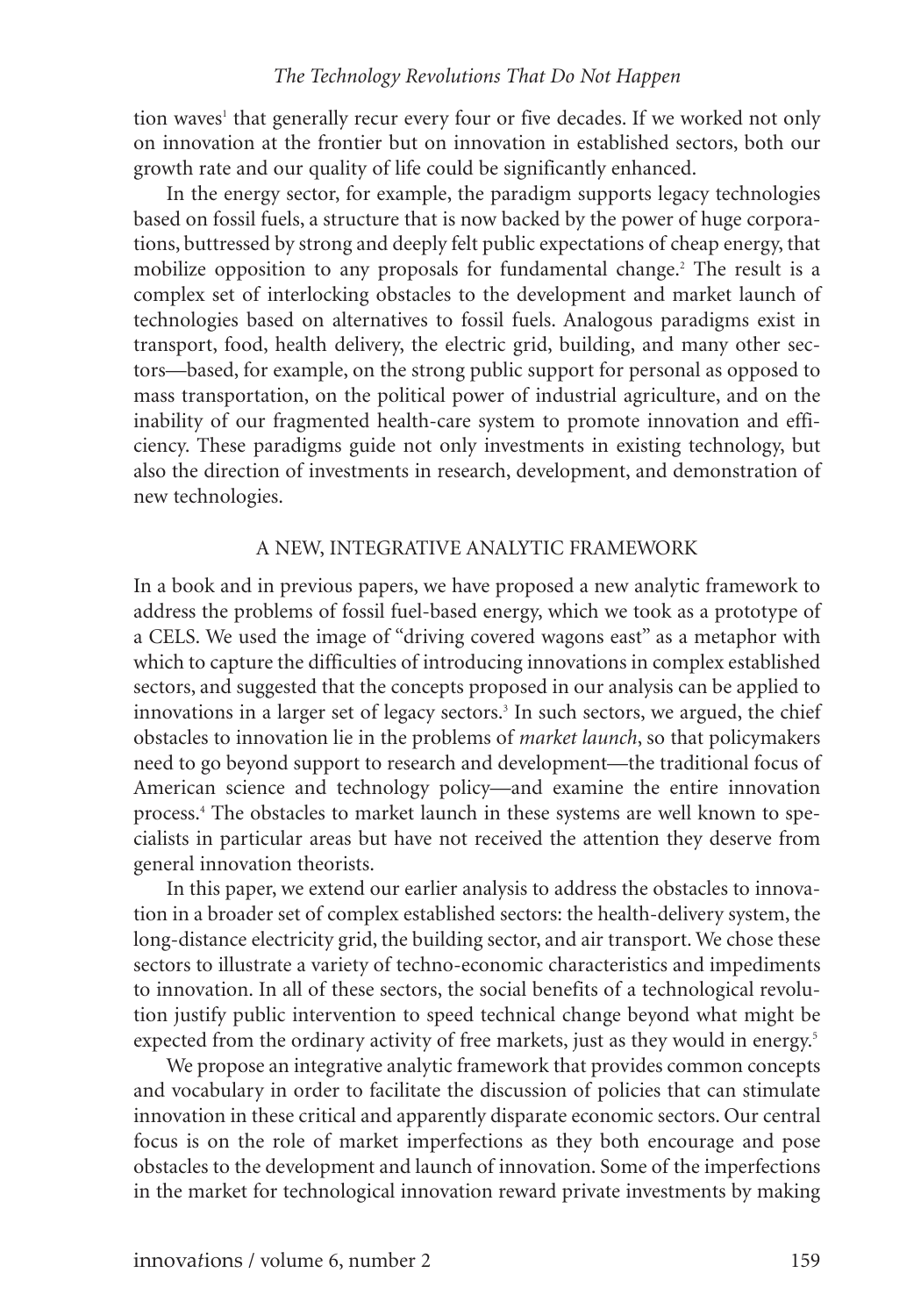it possible to obtain monopoly rents. Others impose obstacles to innovation. We therefore introduce the idea of a "quasi-free market" for technology: a market whose imperfections affect the development and launch of any innovation.

We then introduce the idea of a technological/economic/political paradigm that favors existing technology and supports an established complex sector through subsidies and publicly supported infrastructure that benefit existing technology, as well as a variety of other market imperfections.<sup>6</sup> Innovations in such a sector that are consistent with and fit into the prevailing paradigm must overcome the effects of these subsidies; in effect, they must push these innovations up a substantial hill. Beyond this, they face only the same obstacles as any other innovation.

Innovations that threaten an established paradigm, on the other hand, face many additional hurdles on their way uphill. They must contend with the regulations, policies, institutions, and market imperfections that protect the "legacy" technology, as well as non-market opposition from the competitors that benefit from the established paradigm. To return to our covered wagons metaphor, these are the conditions that led our technology pioneers to head westward in the first place.

A dramatic demonstration of the existence of such market imperfections is the fact that some interventions, for example in the building industry, actually have positive aggregate financial net present value, in the sense that the sum of the financial benefits to the various stakeholders that would result from the widespread implementation of the innovation would exceed their aggregate financial costs.7 In other words, implementing these technologies would not only achieve social benefits but would actually save money overall. More frequently, however, paradigm-threatening innovations in these sectors are driven by non-market considerations: either externalities (costs that users do not pay directly) involving the environment, public health, or security, or other collective benefits that may be critically important to the country or the world but will inevitably cost extra money.

# THE "QUASI-FREE" MARKET FOR "STANDARD" INNOVATION

The market in technology is inherently imperfect. Some imperfections work to the strong advantage of the innovator. First and most important, technological innovators seek to gain economic rents through their monopoly on technology, reinforced by the fact that the owner of a technology knows more about it than a prospective buyer does—an advantage known to economists as "asymmetric information." Second, once their new product has been established in the market, innovators benefit from barriers to the entry of competitors. The innovator benefits from various first-mover advantages, for example, the fact that consumers are more likely to identify the new product with the innovator, even after competitors have appeared on the market.<sup>8</sup>

Other market imperfections, on the other hand, work to the innovator's *dis*advantage. These constitute the theoretical justification for specific policy interven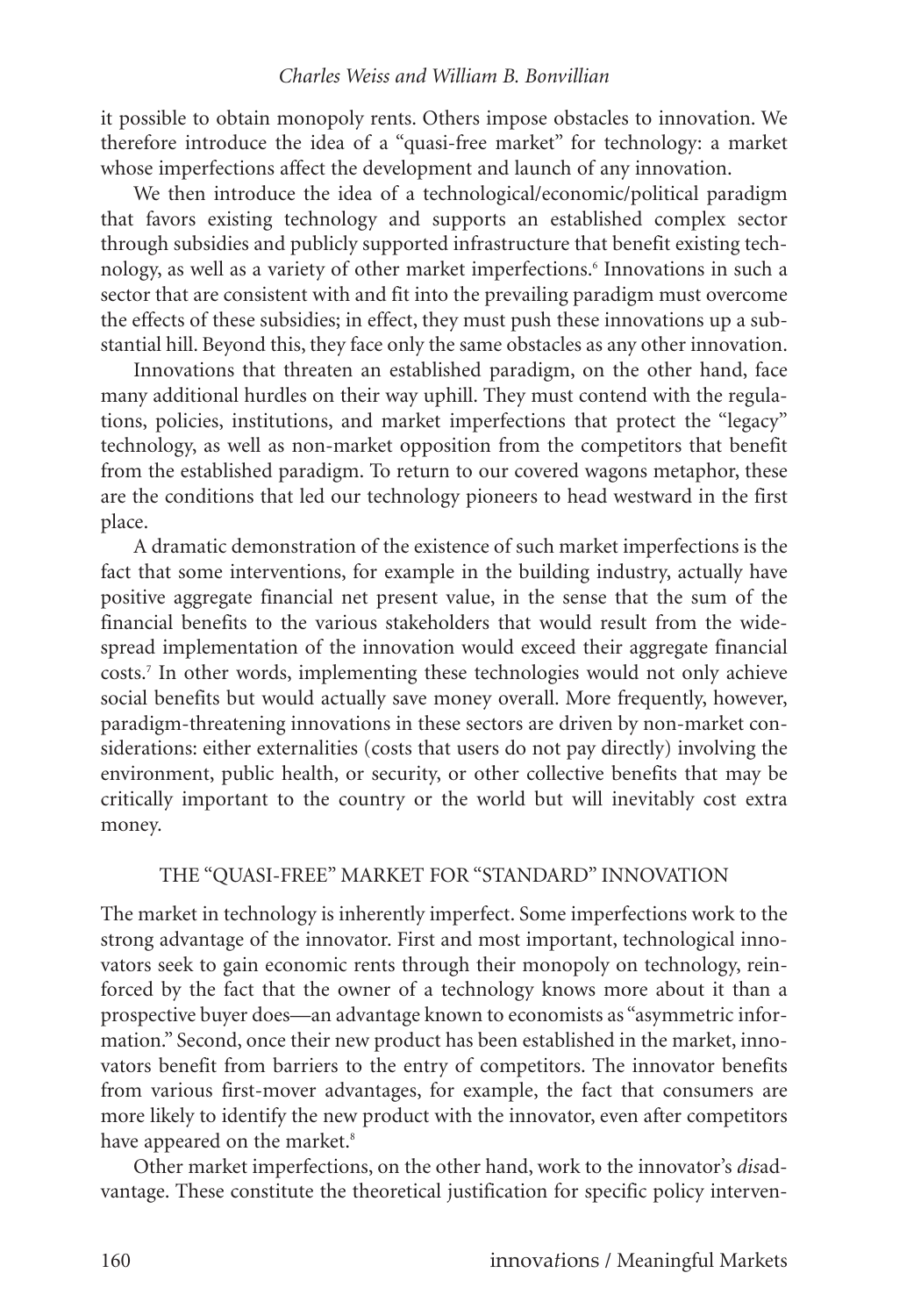tions intended to stimulate research and innovation. Of these imperfections, the most important is the fact that the innovator does not keep all of the social benefits of his or her invention, an imperfection known to economists as non-appropriability. First of all, (s)he must share the value-added of innovation with a variety of stakeholders—most obviously with the user, given the rule of thumb that an innovation must be at least twice as cost-effective as whatever it replaces. Beyond this, technology may "leak" away from its originator by such means as the departure of key personnel or successful patent infringement, or it may even be stolen outright. This non-appropriability, or "knowledge spillover," is the basic policy justification for public support for research and development, since it implies that aggregate private investment in innovation will be less than optimum for society, even ignoring environmental and other externalities.<sup>9</sup>

We have already mentioned the well-known valley of death between applied research and the late-stage development of commercial products; from this point of view, it is an imperfection in the capital markets in the sense that potentially profitable opportunities fail to attract investors.<sup>10</sup> A less obvious market imperfection affecting all innovations is the difficult link between technology and management; for example, a company with excellent technology may suffer from poor management, and vice versa. This is an imperfection because in an ideal free market, technology and management could be "unbundled" from each other, like design and manufacturing in the semiconductor and other IT sectors.<sup>11</sup> The most famous case of this pattern is the failure of the Xerox Corporation to capitalize on the seminal inventions of its own Palo Alto Research Center (Xerox PARC), including the desktop computer, the graphic interface, the mouse, and the Ethernet cable.12 This is one aspect of the theoretical policy justification for establishing the Defense Advanced Projects Research Projects Agency<sup>13</sup> and its counterparts in intelligence (In-Q-Tel)<sup>14</sup> and energy (ARPA-E),<sup>15</sup> which provide various forms of support extending into the applied development area to firms with technologies deemed critical to defense, intelligence, and energy capability, respectively.

The status of first mover involves costs as well as benefits. The innovator must achieve sufficient economies of scale to be able to introduce the new product into the market at a cost low enough to be competitive with any existing products. (S)he must absorb the cost of educating consumers, developing distribution channels and repair and maintenance capabilities, driving product costs down the price curve, developing incremental improvements and second-generation products, and identifying and seeing to the production and marketing of complementary products.16

We now define a "standard model" innovation as one that is subject to these particular market imperfections. For want of a better term, we shall call the market in which such innovations operate a "quasi-free" market. It is not completely free, not only because it is affected by market imperfections at the stage of market launch, but also because innovation benefits from extensive government funding of early stage research (which greatly exceeds private-sector expenditures at this stage), and major support of science and technical education.<sup>17</sup>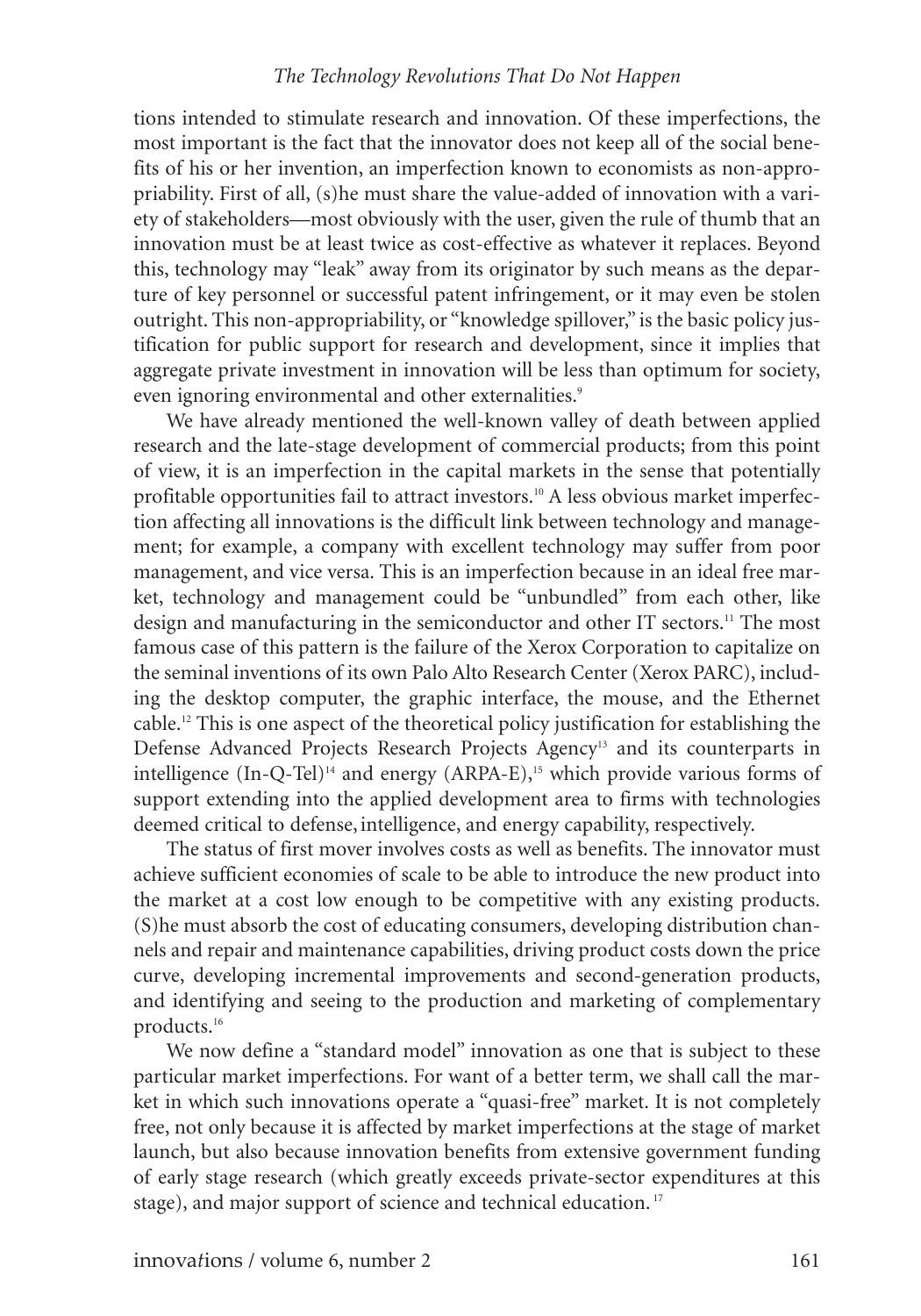The term "standard model" does not imply that such innovations face an easy path; on the contrary, they typically face an uphill struggle. The obstacles faced by such standard model innovations—and the policy measures needed to help them overcome these obstacles—have been the near-exclusive focus of the general literature on innovation theory. These obstacles justify the standard recommendations for support to research and development, on the need for policies that bridge the valley of death,<sup>18</sup> recommendations that are valid for virtually all innovations. These standard model innovations include such well-studied phenomena as induced innovation,<sup>19</sup> discontinuous or transformative innovations,<sup>20</sup> enabling or generative innovations,<sup>21</sup> and many kinds of disruptive innovations.<sup>22</sup> Such innovations may be radical (new functionality), secondary (major improvement of established functionality), or incremental.<sup>23</sup> The organization of the innovation process,<sup>24</sup> both at the institutional level and at the face-to-face personal level,<sup>25</sup> likewise presents a profound challenge.

# THE COMPLEX ESTABLISHED "LEGACY" SECTOR

We now introduce the concept of the complex established legacy sector, or CELS, and its accompanying technological/economic/political paradigm, which we define as displaying four market imperfections:

1. A tilted (non-level) playing field caused by "perverse" subsidies and price structures that are favorable to existing technologies,<sup>26</sup> and that create a mismatch between the incentives of producers and innovators and the goals of the larger society

2. An established institutional architecture that imposes regulatory hurdles or other policy disadvantages favoring existing technology or discouraging new entrants, accompanied by public support to infrastructure adapted to the requirements of existing technology

3. Well-established and politically powerful vested interests, reinforced by public support, that defend the paradigm and resist the introduction of technologies that threaten their business models

4. A set of market imperfections specific to one or more innovations within the sector, over and above those facing standard model innovations.

These may include the imperfections of network economies, lumpiness, split incentives ("positive pecuniary externalities," a form of non-appropriability), requirements for collective action, and transaction costs.27 We explore them in the following section.

These paradigms do not inhibit all innovations. On the contrary, innovations that reinforce them constitute the basis of much of the United States' comparative advantage in pharmaceuticals and in fossil fuel, agricultural, military, and aerospace technology. But for innovations that do not fit readily into a given legacy paradigm, for example those in organic agriculture, this four-part structure presents multiple obstacles that inhibit investment at every stage, from research to market introduction. The structures supporting these paradigms have grown up over the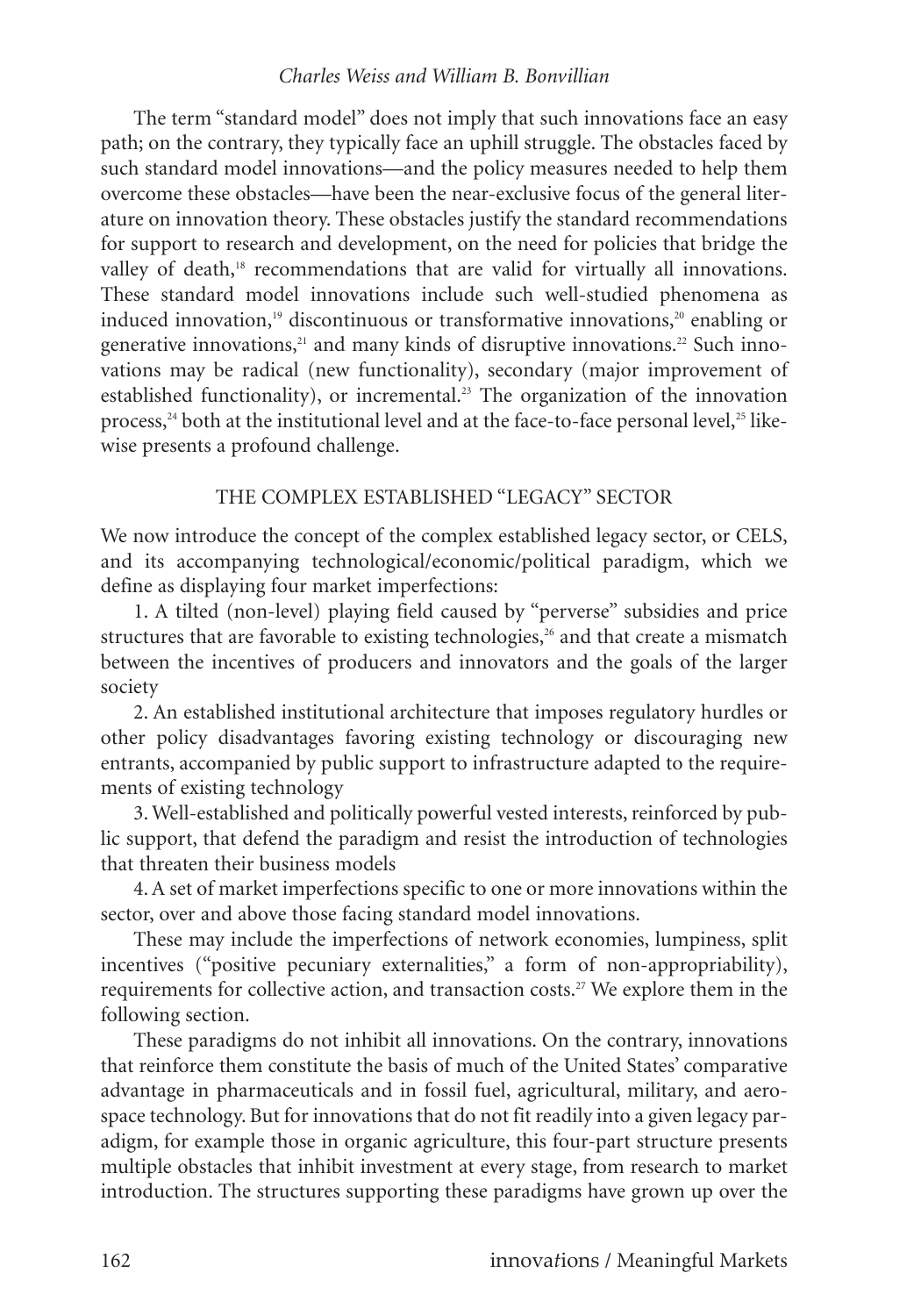years precisely because they fulfill their functions well, at least for a substantial proportion of their stakeholders. Indeed, in many cases there would be no issue at all if it were not for some overwhelming non-market collective benefit, such as the environment, public health and safety, or (in the case of energy) geopolitics and national security.

To further complicate matters, policymakers seeking to promote innovation face the problem of defining and obtaining agreement on a clear and measurable standard or metric by which to gauge whether the externalities have been overcome and the social goals have been met, for example, for evidence-based medicine or sustainable agriculture. The same interests that benefit from the existing paradigm are likely to oppose efforts to define and implement such standards.

## OVERCOMING OBSTACLES TO MARKET LAUNCH

We now employ the concepts developed above to identify and classify the obstacles to market launch in CELS, in order to lay the groundwork for a brief survey of these obstacles as they apply to innovations in energy, health-care delivery, the long-distance electric grid, buildings, and air transport. Policymakers seeking to encourage such innovations have three objectives: to stimulate a supply of new ways of doing things, to remove obstacles to launching innovations into widespread use, and to eliminate or at least to lessen the mismatch between incentives for established technologies and social goals. Each of these objectives may well take years or even decades to achieve. Ideally, the three should be implemented in parallel; in practice, it may well make sense to start with whichever is more politically practicable at a given moment. Adapting our earlier analysis to this broader canvas, we classify innovations according to the obstacles they are likely to face and discuss the policy interventions best suited to overcoming these obstacles.

Stimulating the supply of new ideas uses the traditional instruments of American science and technology policy: primarily the financing of research and development, but also prizes and professional recognition for major discoveries, and translational research to bridge the valley of death, particularly in the case of inventions important to national security or public health.<sup>28</sup> These measures are needed for almost all innovations in CELS because the subsidies, market imperfections, and institutional impediments typical of such sectors have long discouraged investment in research in these fields or guided it in inappropriate directions.<sup>29</sup>

These "supply-side" measures are appropriate to *early stage ideas*, which are experimental and require a relatively long period of research, development, and perhaps demonstration. Analysis of expected obstacles to their market launch and the interventions needed to overcome them would therefore be premature, since even technical success (let alone economic feasibility) is far from being assured. Examples would include the hydrogen economy and fully autonomous robotic automobiles.

Beyond support to research and development, efforts to stimulate innovation in these CELS need to address both obstacles that result from the structure of the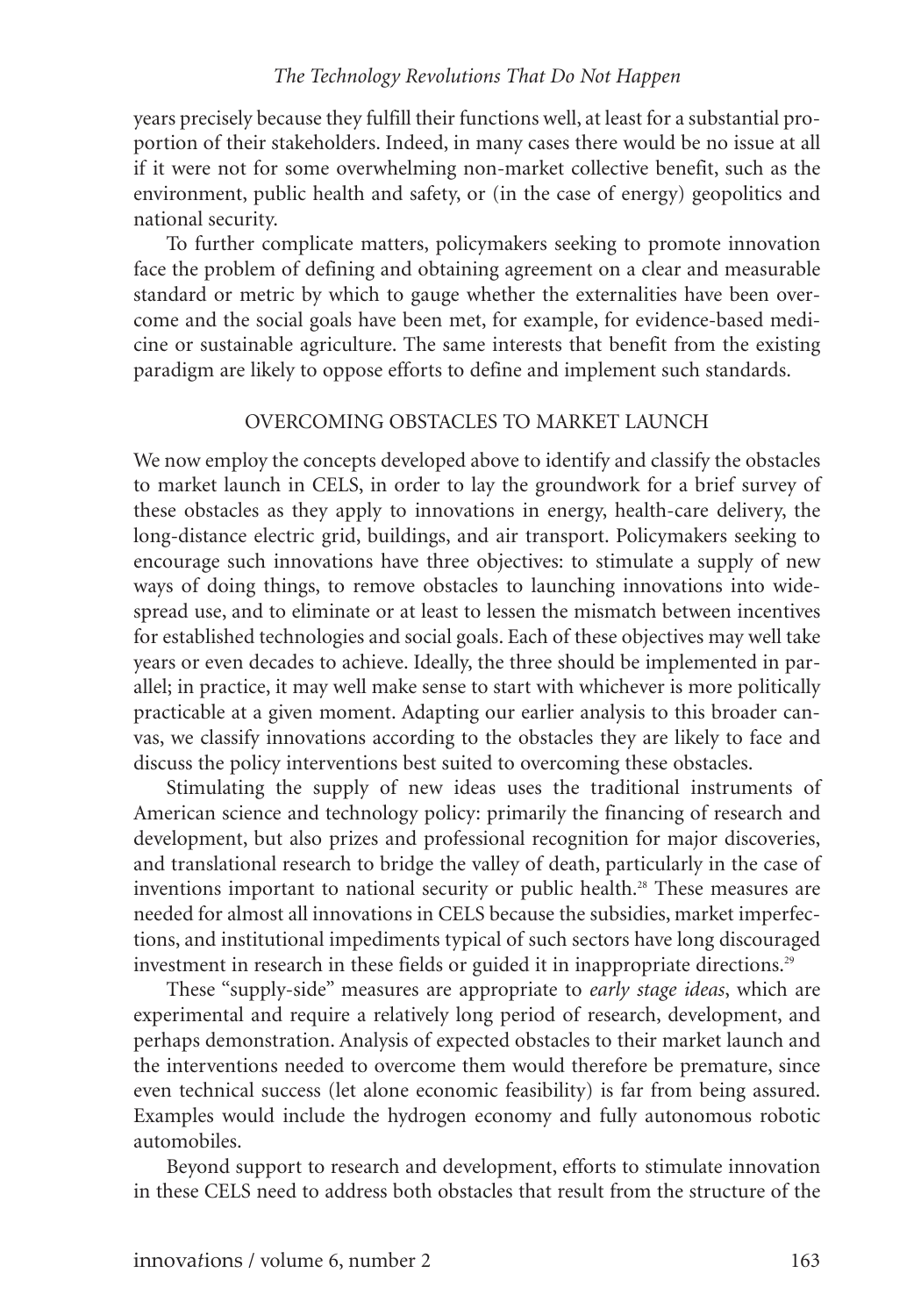"legacy" sector and others that are specific to particular technology. This typically means conceptually simple but politically difficult measures to change prices or price structures, for example, through charging for emissions of carbon dioxide or paying doctors and hospitals more for preventive and less for procedure-based medicine, so as to bring producer incentives more in line with social goals. Below we identify seven categories of barriers to implementing new technology paradigms in CELS. This is not an exhaustive list, but it aims to identify an initial group of significant barriers.

# **Paradigm-Compatible Innovations**

These constitute the most manageable cases of a technology category facing a CELS barrier that may require policy intervention*.* These innovations can fit into a market niche that falls within the existing paradigm, and can be profitable reasonably soon after market launch, ideally even despite the subsidies to competing legacy technologies. Building up a niche, they can, over time, go through engineering improvements and move down the production cost curve to build momentum for broader entry into the sector. Here, private market mechanisms are more important than interventions through public policy. If these innovations become sufficiently superior to the technologies they replace as to overcome the subsidies to their competitors, their market adoption can follow the "standard model" described earlier. Light-emitting diodes (LEDs) provide a good example of this category. This technology began in specialty niche lighting sectors, and went through cost-cutting and incremental engineering improvements to build up its market base to a point where the technology may emerge as the dominant lighting technology.<sup>30</sup> In other words, over time LEDs, while displacing existing incandescent lighting, are a technology that is compatible within the existing lighting paradigm.

At the beginning, the new technology is likely to be competitive only in special situations, but it may have the potential to improve and expand into existing markets and become a disruptive innovation in the sense defined by Christensen.<sup>31</sup> This "self-expanding" process could be accelerated by public policy intervention, including subsidies, regulatory requirements, guaranteed purchases, or other interventions to encourage scale-up or provide incentives or regulatory requirements for adoption by users if this is justified by some environmental or other social benefit. Examples would include off-grid solar and wind energy, most new drugs and medical devices, and, as noted, energy-saving LEDs.

However, these innovations typically face a series of marketing and design challenges when they attempt to move from early-adopter niche markets to broader-use markets.<sup>32</sup> Impediments include engineering incremental improvements for the technology, selecting the right target markets, developing a concept of the "whole product," positioning the product in the market, formulating a marketing strategy, finding distribution channels, and pricing for emerging markets. These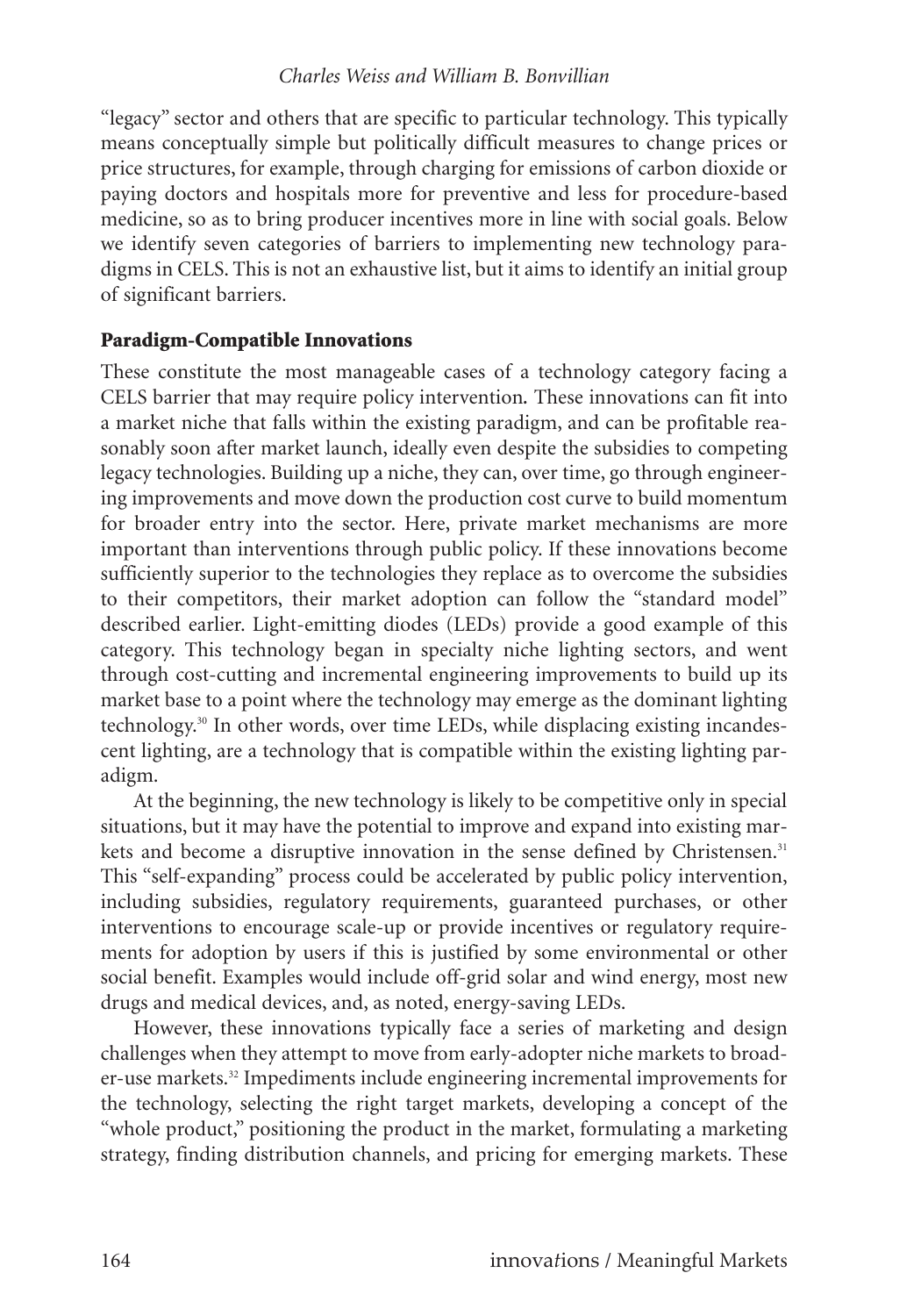must fit a technology adoption lifecycle,<sup>33</sup> with its staged segments of technology innovators, early adopters, early majority users, late majority users, and laggards.

# **Market Imperfections Facing Counter-Paradigm Innovations**

We now turn to six more market imperfections in CELS that pose obstacles to counter-paradigm innovations. These innovations cannot be fit into existing paradigms and require policy interventions before large-scale market launch can occur.34

The second of these imperfections concerns innovations that depend on *network economies* derived from industries organized around national or large-scale regional networks. As a way to visualize these networked sectors, just picture the vast system of telephone lines or of wireless cyber connections; examples include the network dominance of Microsoft's operating system in computing or the existing grid system in electricity transmission. Here, a major obstacle is often the absence of agreed standards that facilitate interoperability within the networks. Innovations in the air traffic control system, many elements of the smart grid, and many applications of information and communications technology to the delivery of health services fit into this category. These innovations require the adoption of standards, regulatory incentives, or other policies to facilitate the establishment of such networks and to ensure the interoperability of components and sub-networks. If the innovations are purely technical, they may be introduced by agreement among stakeholders, as long as these are consistent with their competing business strategies. Or they could be imposed by a dominant firm (such as Microsoft in computer operating systems), or directed by a single health payer (such as the U.S. Veterans Administration regarding electronic medical records). The absence of such standards in these networks in effect squanders the advantages conferred by the huge American mass market. If the required standards cannot be set by agreement or by a dominant player or product design, federal government intervention may be necessary, especially if different regulations in different states have the effect of imposing divergent standards.

A third market imperfection that may impose barriers to innovation is known as *"*lumpiness*."* This term is applied here to innovations that require a substantial minimum investment in order to be introduced at full scale against entrenched competition. In many cases, these must first be the subject of full-sized, expensive, and risky demonstrations to prove techno-economic feasibility, safety, and environmental sustainability, as in the case of enhanced ("hot rocks") geothermal technology systems or fourth-generation nuclear power plants. This "lumpiness" problem may be visualized as a boa constrictor swallowing an elephant. These "elephant" technologies typically require large, expensive, engineering-intensive installations that may also give rise to issues of ownership rights and legal liability, as well as of technology. The need for public intervention to promote the introduction of these technologies is especially acute if they are likely to involve extra costs, even when fully developed.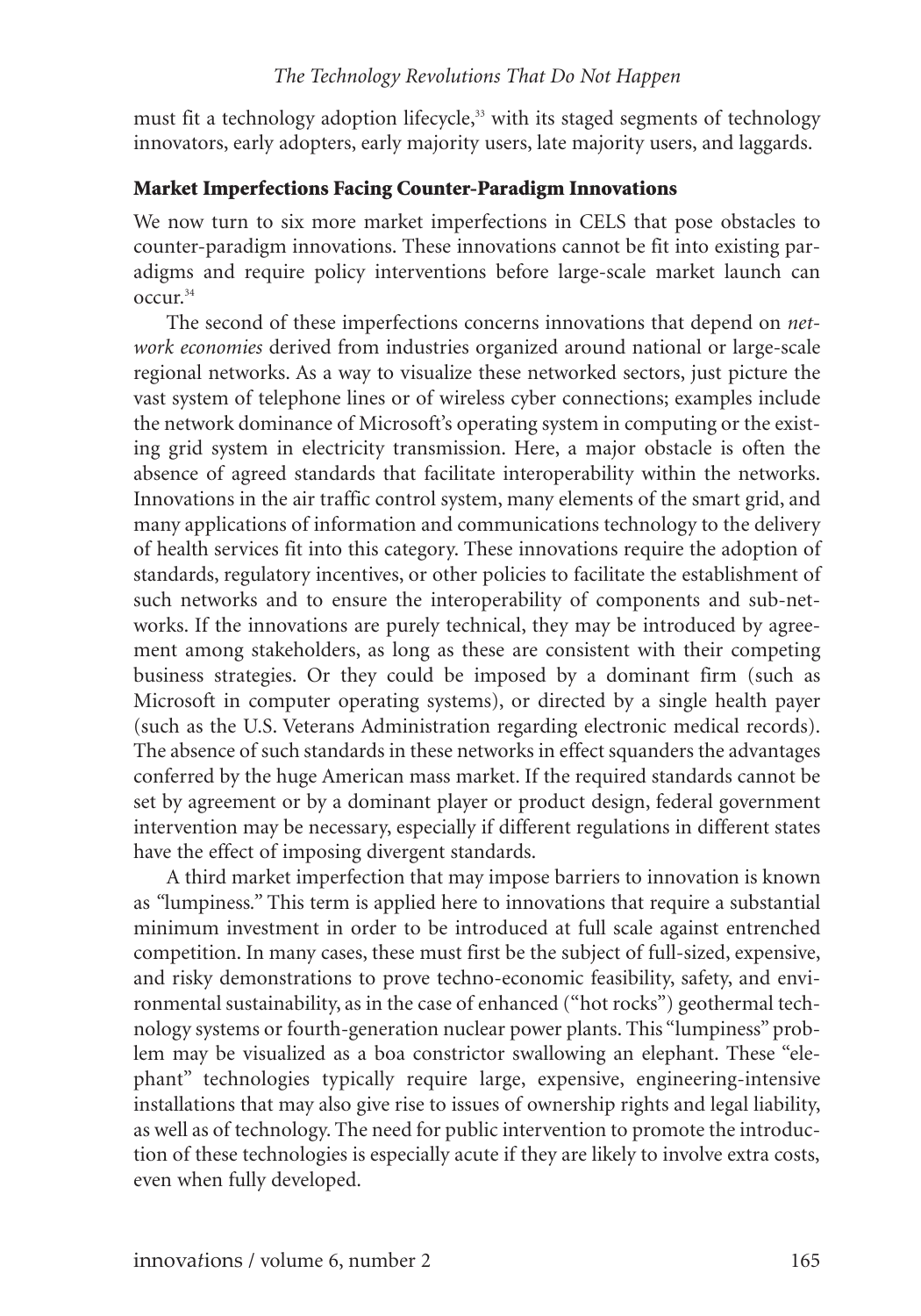In the energy field, this set of conditions applies directly to carbon capture and sequestration technology; such major engineering systems, even when fully developed, will add major new facilities and costs to coal-fired generation plants. This technology will require billion-dollar investments in demonstration projects that are likely to be funded privately only if investors are reasonably sure that such technology will eventually be required of them in one way or another. Public-private partnerships and international collaborations are needed here to share demonstration costs, to offer financing support, and also to ensure that performance, safety, and environmental data are collected in a manner consistent with the needs of eventual private investors.

A fourth kind of market imperfection that may impose barriers is the need to effectuate *economies of scale*; therefore, special intervention may be needed to bring down unit costs, improve performance, or organize the market for complementary products and infrastructure. To visualize these economies of scale, one need only imagine the vast array of resources, suppliers, components, and production facilities needed to produce a million cars. The cost and complexity—the required economies of scale—of assembling this vast production system, a "value network" in Christensen's terminology, is what makes entry into such sectors as auto or aircraft production so difficult. This market imperfection is especially important in the manufacture of hardware, such as aircraft or motor vehicles, or for electronic components of information systems; for example, a single semiconductor chip fabrication plant (known as a fab) is a massive production facility requiring a multi-billion-dollar investment.

Here, public intervention—for example, low-cost financing of capital equipment—is justified if there is an urgent social need to expand production beyond that required to meet the needs of assured future markets. The federal government did this to produce aircraft during World War II, and the Japanese government did it during the 1970s in many areas of manufacturing. A well-tested policy measure to encourage expansion of production facilities is guaranteed public purchase. For example, the government can issue a public tender for a quantity of solar water heaters or photovoltaic panels to be installed on military housing, to be awarded to bidders meeting specified conditions.

A fifth kind of market imperfection that may impose barriers to innovation is that of *non-appropriability.* This refers to innovations whose benefits accrue to someone other than the investor.<sup>35</sup> Doctors, for example, may be reluctant to invest in information systems that benefit patients but whose costs cannot be passed on to them. In such cases, it is important to devise ways of overcoming these imperfections, for example, by a mechanism that finances extra initial costs at favorable rates. Even so, the practical difficulties of implementing such systems may require some form of subsidy or regulation, for example, through revisions in building codes or other standards. This is especially true in situations where the non-appropriability was created by government institutions or by regulation. For example, in the case of the electric grid, state-regulated electricity rates prevent utilities from recovering the cost of investments that could result in a more reliable and efficient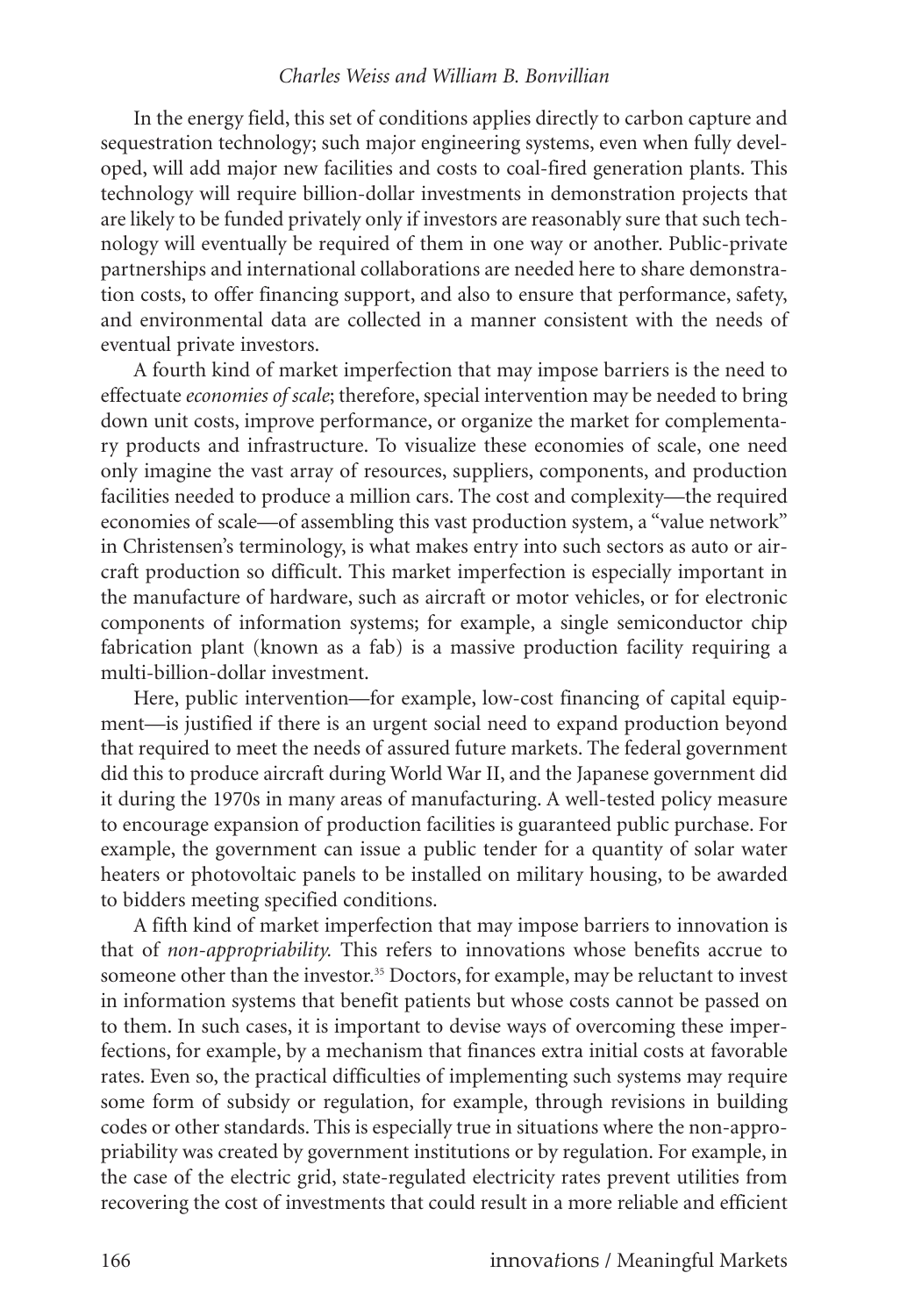national supply of electricity. Alternatively, these innovations may simply be imposed by fiat by a central paying authority, such as electronic medical records by the U.S. Veterans Administration, or the national health services of the United Kingdom and Scandinavian countries in the case of health services delivery.

A sixth kind of market imperfection is *requirements for collective action.* These typically involve fragmented industries with many units, none of them large enough to invest in innovation. Picture the housing construction industry, for example. It is highly decentralized, with thousands of small firms. Few of them have even a regional, much less a national presence, and only a tiny number have the capital depth to support R&D for the sector. This sector is risk-averse and therefore innovation-averse, and is therefore unwilling to implement new advances until their costs and efficiencies are fully and convincingly proven. Innovations in such industries can come from suppliers, although these suppliers face a significant threshold for proving costs and quality for this highly decentralized sector.

Alternatively, such industries may organize themselves for collaborative, precompetitive research, sometimes with government help. Picture another example, the farming sector, where millions of farms cannot implement or finance innovation without the systematic support of the Agriculture Department's research and development efforts, or without its dissemination efforts through county extension agents bringing these innovations to individual farmers, or without its massive financing programs.<sup>36</sup> Another example is Sematech, a public-private partnership that helped to pull together the semiconductor industry with its diverse equipment suppliers and to bring productivity gains and cost efficiencies to equipment manufacturing processes.<sup>37</sup> In the energy sector, the Electric Power Research Institute supports sector-wide R&D efforts. Such cross-sectoral efforts can suffer from under-investment due to the free rider problem, in which members of the industry benefit from collective research without contributing to it.

Many of the market imperfections in the previous discussion arise from a seventh barrier category: *governmental and other institutional impediments* to innovation. In addition to the long-distance electric grid impediments mentioned earlier, prime examples include the control by state and local jurisdictions over the regulation of energy, and the over-siting of energy facilities and installations, like wind and solar energy farms and their associated long-distance power lines. Another example is local control over building codes, which creates an approval structure that sharply limits the ability to adopt innovations that improve the efficiency of energy use in buildings.

This problem is not restricted to regulatory agencies and may also extend to research agencies and programs. The organizational structure of the National Institutes of Health, for example, is decentralized around some 27 institutes and centers to fulfill the political demands of historical disease groups, a structure that limits needed cross-cutting research initiatives that could accelerate medical innovation. In other cases, government-directed intervention mandates curtail new technology, for example, when interest group politics dictated huge subsidies for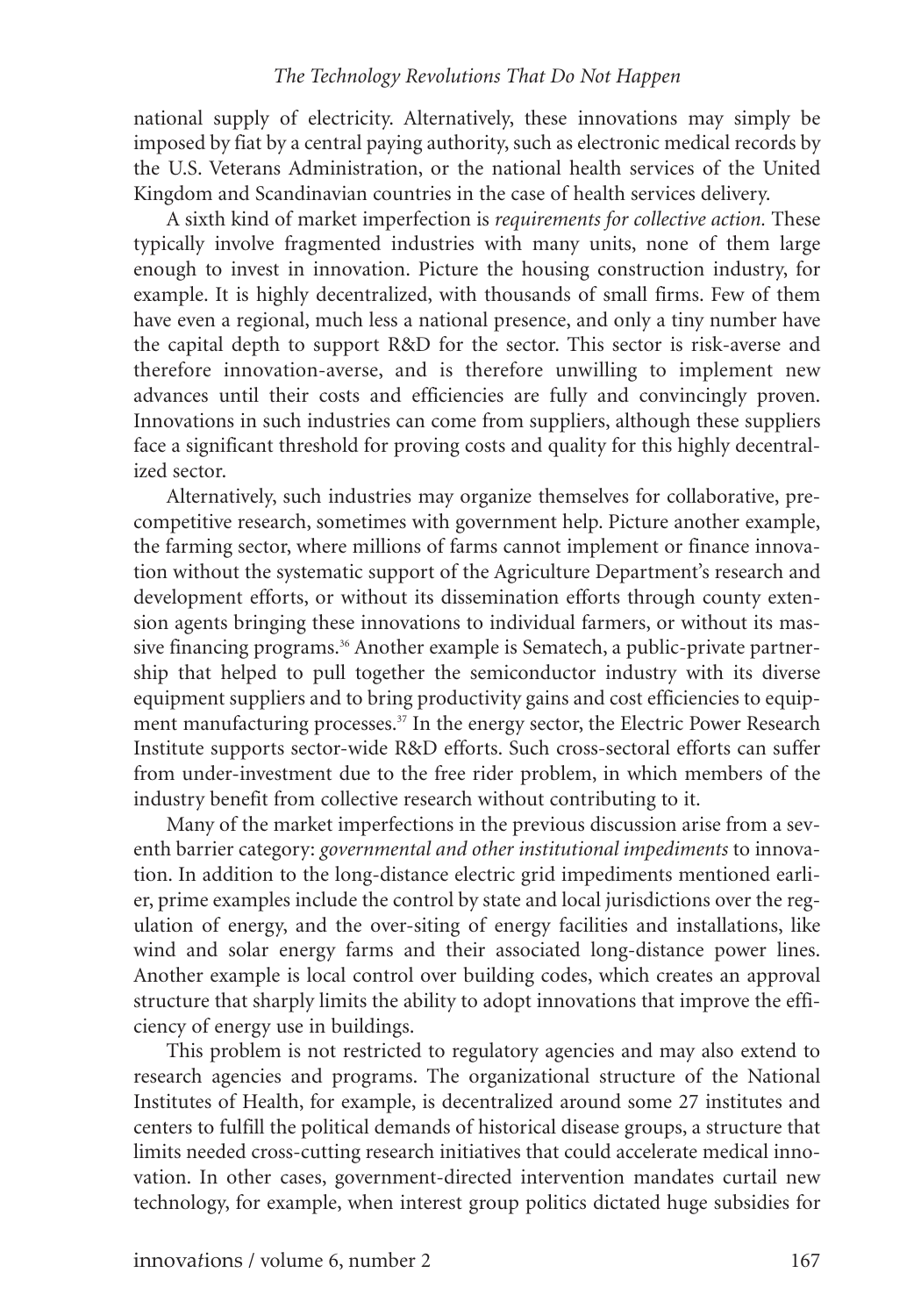corn-based ethanol, although it is at best a sub-optimal biofuel technology and a competitor for land used to grow food crops. In another example, the political demand for manned space exploration has curtailed less expensive and more scientifically rewarding robotic exploration.

# THE LEGACY SECTORS

We now summarize the obstacles to innovation in five economic sectors, using the analytic framework set forth in the above sections. We provide snapshots of these sectors, briefly noting the technology challenges and the barriers to meeting them. For each sector, we briefly set forth the general structure of its economic/political/technological paradigm, together with its successes and the negative consequences that have led to its being reexamined and the drive to replace it with a technology revolution. We then set forth the desirable characteristics of such a revolution and discuss the difficulties involved in achieving them.

We next briefly characterize some of the most prominent possibilities for technological improvement in the sector and note the obstacles to launching them in the marketplace, using the concepts set forth in the preceding section: the subsidies and price structures creating a tilted playing field, the market imperfections and other obstacles for innovation resulting from this paradigm, and the existing policies, standards, regulations, and economic and political factors that affect the speed and direction of technological change and innovation. We also note some of the policy interventions that could lead to a technological shift in the sector.

## **Energy**

The major problem facing innovations in the energy sector is a deeply entrenched, non-level playing field, backed by powerful companies and strong public support, in which legacy fossil-fuel technologies benefit from a variety of incentives and tax advantages much richer than those for carbon-efficient technologies.<sup>38</sup> These legacy technologies deliver cost-effective, reliable, and convenient energy to users. As a result, the driving force for change comes from the serious environmental and geopolitical externalities of fossil fuels, rather than market demand. The resulting watchwords are energy security and sustainability—objectives that overlap although they do not always coincide.

Although investment in energy research and development has been small, considering the enormous size of the energy economy, it has still given rise to a wide range of promising alternative energy technologies. These face the gamut of categories of impediments to innovation we defined earlier: from impediments to *early stage innovation*, such as those faced by hydrogen fuel cells and fusion, to potentially disruptive technologies, like off-grid wind and solar that are already established in special niches but still face impediments to *paradigm-incompatible innovations*. The energy sector also includes technologies like solar and wind farms, carbon capture and sequestration, enhanced geothermal, and next-genera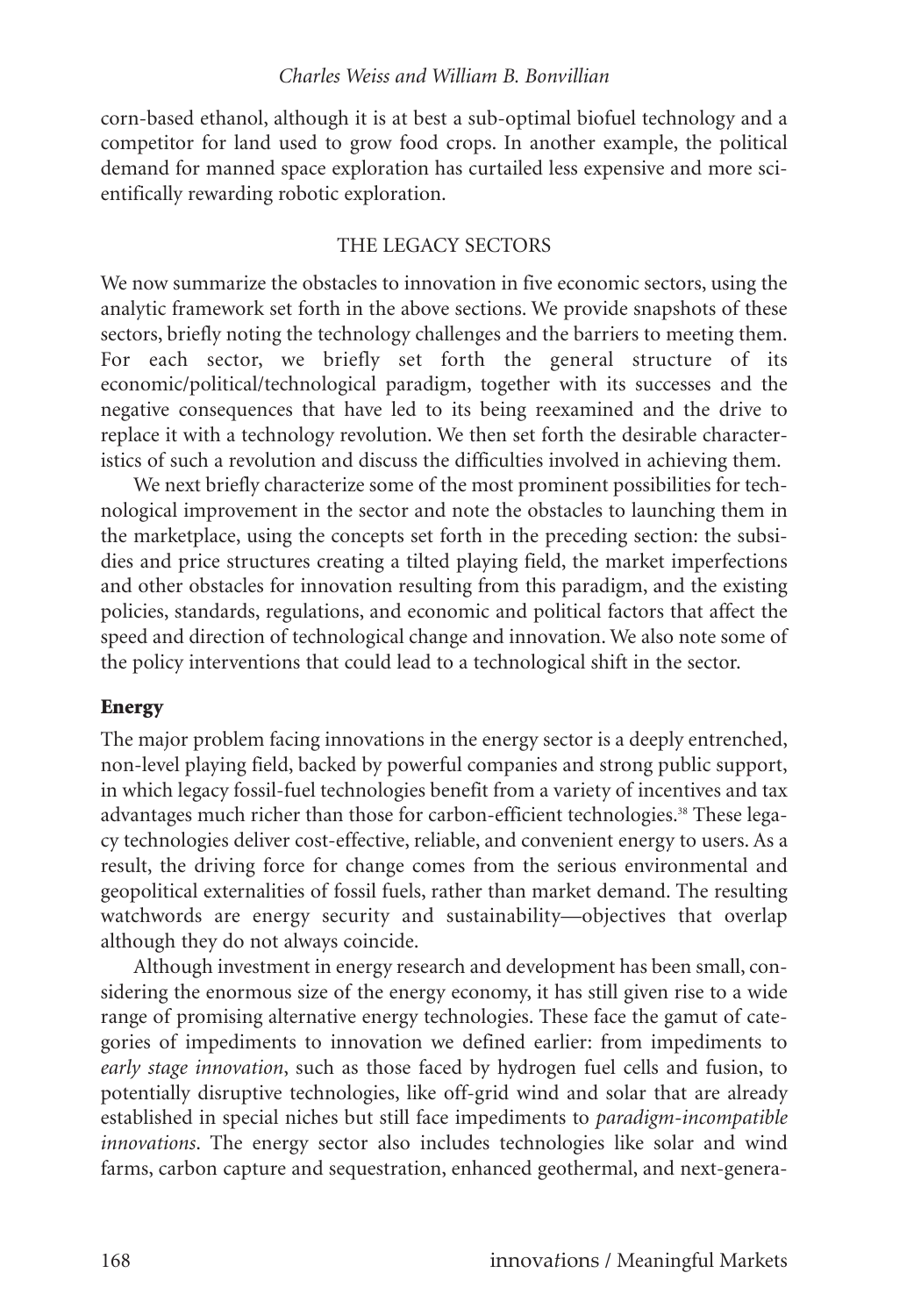tion nuclear, which must be launched at large scale and thus suffers from innovation impediments due to *lumpiness.* 

Impediments to innovation due to the need for *economies of scale* create inherent costs and risks and require special intervention, such as hardware manufacture for electric vehicles, which requires economies of scale and so risks overexpansion beyond anticipated market needs. Other technologies that face impediments to innovation due to *non-appropriability* offer positive aggregate net value but suffer from market imperfections that make it difficult to translate this into a practical incentive structure, such as many technologies for conservation and efficient energy use. The energy sector is also laced with *governmental and other institutional impediments*, notably the lack of mechanisms to translate research advances into scaled technologies. Each of these impediments to innovation requires a strategic policy response.<sup>39</sup> As we shall see in the later section on air transport, the military, as a major purchaser of fossil fuels, is in a unique position to bridge this gap.

# **Health-Care Delivery**

The existing paradigm of health-care delivery in the United States is a complex system of mixed public and private payers, which has given rise to powerful vested interests—including a rigid system of professions and institutions—that are well positioned to fight rationalization of the system. Together, they support a tariff structure that favors sophisticated medical procedures over non-medical measures to improve public health or promote healthy lifestyles, and a fee-for-service system that rewards doctors and hospitals for expanding services, especially equipmentintensive high-tech procedures, rather than for performance.<sup>40</sup> Of course, medical advances have multiplied in recent decades, so a plethora of vital new procedures and path-breaking medicines are available; therefore the system is also facing a backlog of innovations it must accommodate, complicating the conflict between performance and fee-for-service. Since much of the recovery of fees depends on government entitlements (through Medicare or Medicaid) that guarantee payment, pricing in the system is relatively unconstrained.

The motivation for reform comes, first, from the fact that the resulting system provides the United States with relatively poor public health for much of its population: around 15 percent of citizens have limited access to care, and high costs are straining the capacities of employers and insurance companies to pay. The huge medical cost of the baby boom demographic bulge also may eventually threaten the federal government's fiscal stability. Market and political motivations to reform the system are lacking because most people are satisfied with the care they now receive and are shielded from its cost by the third-party payment system and by cost-shifting to government. The expense and inefficiencies built into the health-care delivery system have also become significant motivations for reform. A further motivation is the fact that much medical technology has never been subjected to objective tests of effectiveness.<sup>41</sup>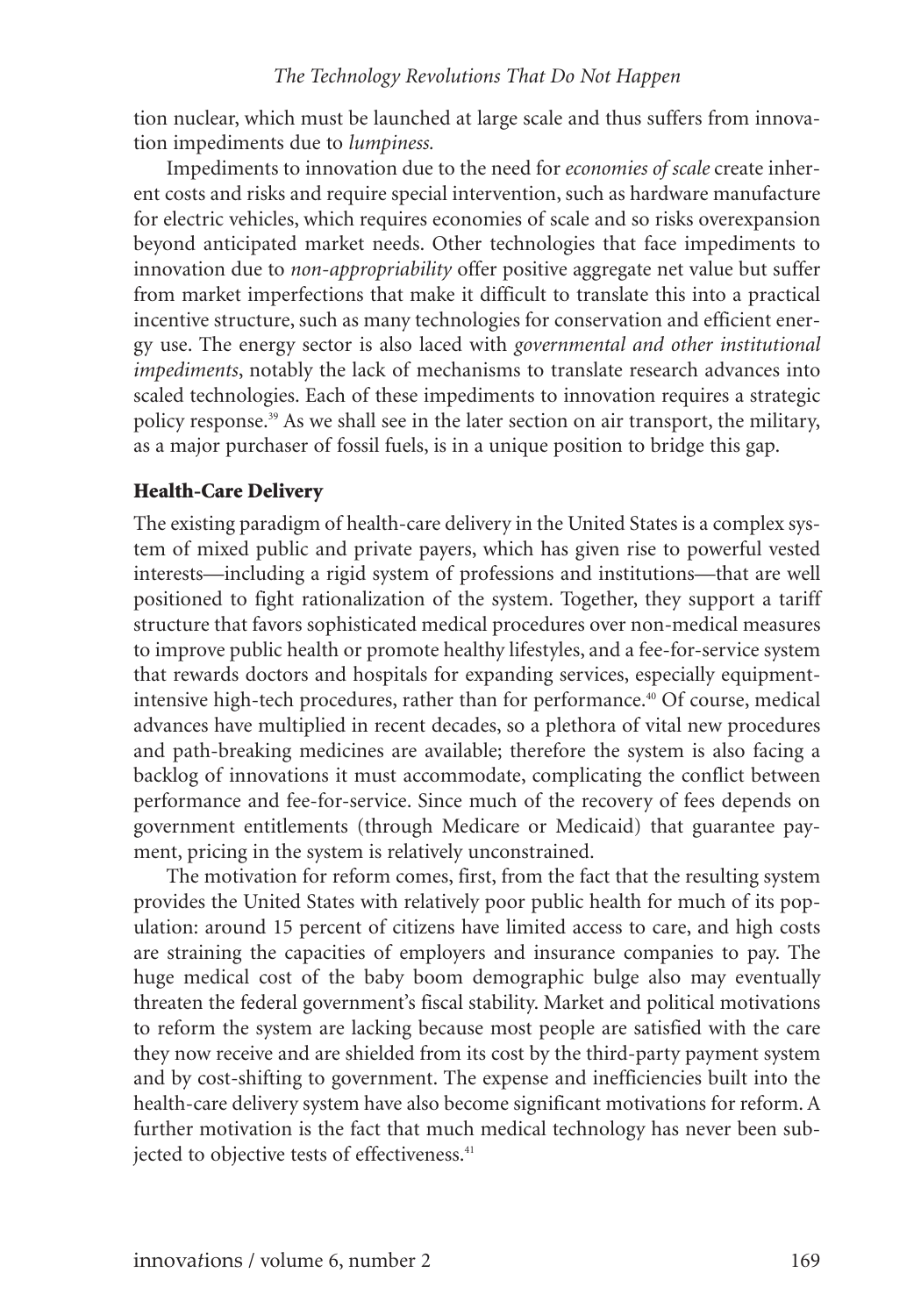A wide range of innovative applications of information technology (IT) to health-care delivery are at or near techno-economic readiness. These include technologies for digitizing health care, standardizing medical reporting, improving communication among different actors in the system, and building databases to evaluate performance and efficiency. Also in the works are instant transmission of complete medical histories and of precision digital test data, such as advanced imaging, and ways to obtain immediate real-time results of many tests, along with better ways to compare real-time actual performance against standards of care and best practices, and to perform precision remote robotic surgery through online connections.

Although the IT innovation wave transformed productivity in a number of economic sectors, to date, its entry into health-care delivery in the United States has been limited. In contrast, IT innovations have been implemented successfully through the Veterans' Administration and in single-payer systems in Scandinavia and the United Kingdom, so we do have information on their potential. In the United States, several systems have been implemented at pilot scale or in limited markets, but full-scale deployment has been hindered by lack of standardization of reporting formats and harmonization of payment procedures and state regulations that would make it possible to achieve *network economies*.

More important, because performance and efficiency are not adequately rewarded in the existing U.S. fee-for-service model of health-care delivery, institutional and professional resistance to IT-based performance and efficiency reforms has been significant and ongoing. The incentives for doctor and hospital actors in the system are tilted toward performing more and more services, systemically driving up costs and therefore compensation.<sup>42</sup> Aside from the lack of performance incentives, the existing system resists transparent benchmarks for medical outcomes and efficiency so that medical consumers and employer providers too often fly blind through the system. An IT-based technology incursion that would enable a transparent measurement and benchmarking system has not been adopted because the fee-for-service delivery model does not offer the level of economic rewards needed to implement it. The situation exemplifies the mismatch between producer incentives and social goals that is typical of a CELS.

Innovation in the health-care delivery system is impeded by *governmental and other institutional impediments*. The federal government funds some 40 percent of the health-care system through coverage for the elderly (Medicare) and poor (Medicaid), the two most expensive medical populations. Thus far, it has attempted partial rationing of innovation by limiting access to some procedures under Medicare and Medicaid, rather than through cost and performance competition. Despite occasional forays into reform, the political system has not proved able to restructure the fee-for-service model that is sustained with political support from the elderly, hospitals, and medical professions.

IT innovations face another problem: they require investment and therefore place unsustainable costs on health-care providers, whereas the benefits of these investments are likely to rebound to their patients and to insurance companies,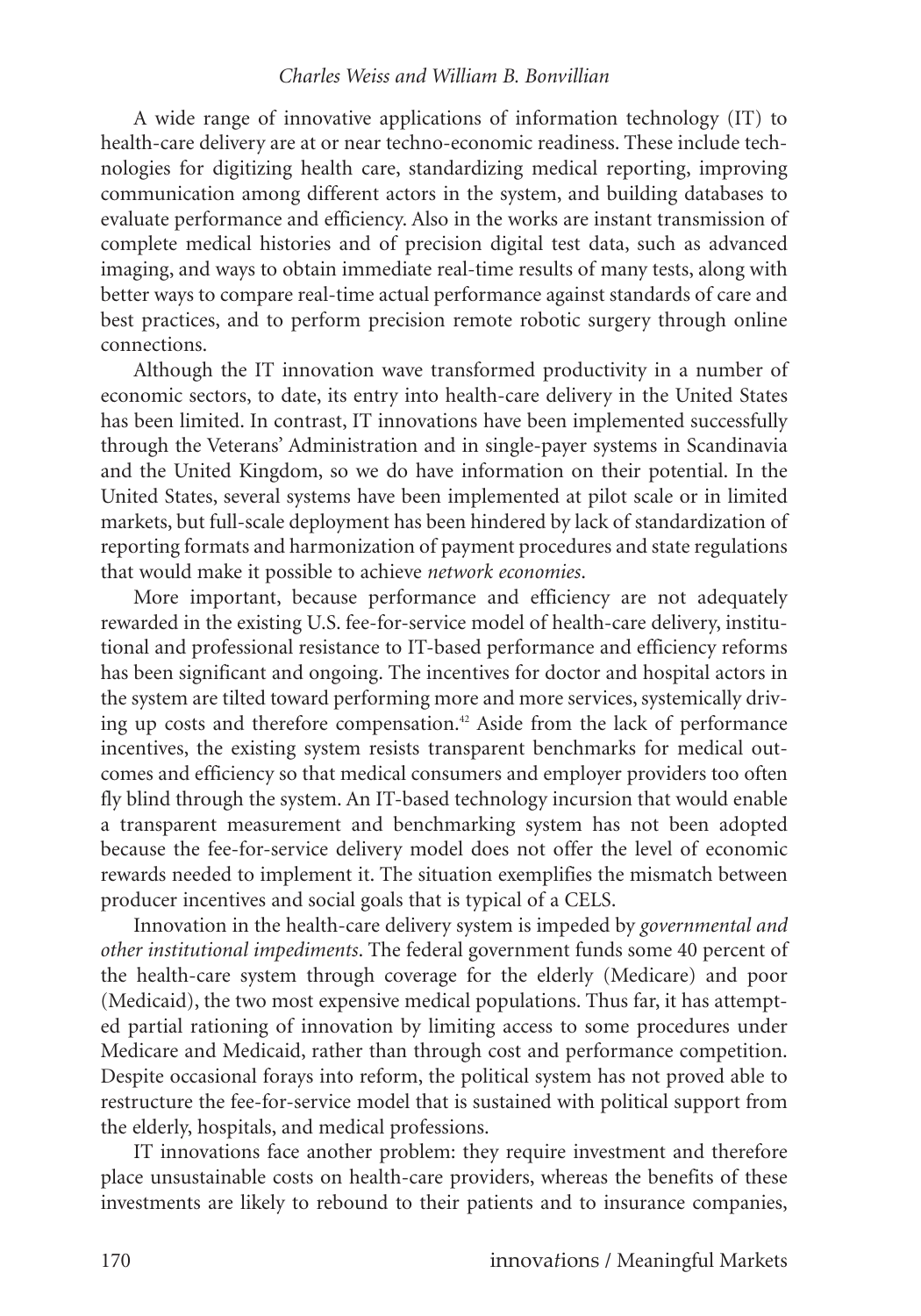neither of which will accept the costs. This is an impediment to innovation due to the market imperfection of *non-appropriability*. Also impeding innovation in the health sector is the need for *network economies* that can be achieved only in the presence of large-scale networks, and that therefore require the adoption of standards or other requirements to ensure the inter-operability of the sub-networks through which information is to be communicated.

Unlike the situation for health-care delivery systems, it is tempting to assume, because the biotech sector appears so successful, that improved pharmaceuticals and devices for use in hospitals and by physicians can readily overcome impediments to *paradigm-compatible* innovations that slot nicely into the existing system and face only the normal problems of the standard innovation model: the need for research support and venture capital to bridge the valley of death. The same is true of technology for digitizing the back-office operations of hospitals and private physicians. However, the picture is more complex when examined closely.

Even paradigm-compatible medical innovation faces a series of hurdles. First, bringing a new drug through development, clinical trials, and Food and Drug Administration (FDA) approval costs approximately \$1 billion.<sup>43</sup> This means that biotech and pharma companies must develop drugs and devices that satisfy a substantial market; non-"blockbuster" drugs are problematic, preventing them from being paradigm compatible. Although technological advances promise progress on "personalized" medicine—individualized drugs and devices that will fit individual needs—to date, the existing economic model has hindered rather than incentivized this approach. Innovation impediments due to *lumpiness* also affect drugs for diseases of the developing world, and those that affect small populations, along with vaccines, new contraceptives, and new antibiotics, as well as other remedies that immediately cure a disease or condition or that involve large potential liabilities. These categories of drugs do not offer prospects for blockbuster status and therefore do not fit into the existing paradigm.<sup>44</sup>

Second, although the National Institutes of Health (NIH) is the nation's largest research and development organization, it is organized around a biological model for drug development, and generally does not support work on innovation for devices, practices, or systems. A growing research model that promises a new generation of medical advance, the "convergence" model of integrated, cross-disciplinary research combining life, engineering, and physical science research design,<sup>45</sup> is limited by organizational problems at NIH and FDA. Neither is well organized to support non-biological research directions, despite their promise; if these opportunities are to be realized, new approaches to peer review, education, and crossinstitute and agency collaboration and research processes will need to be tested and adapted by NIH, and the FDA will have to examine and revise its evaluation capabilities and procedures.

Thus *governmental and other institutional impediments* in the area of drug, device, and systems innovation exist in the health sector, even apart from the problems in the health-care delivery system discussed above. Other impediments to innovation arise due to *economies of scale*: innovations of important but limited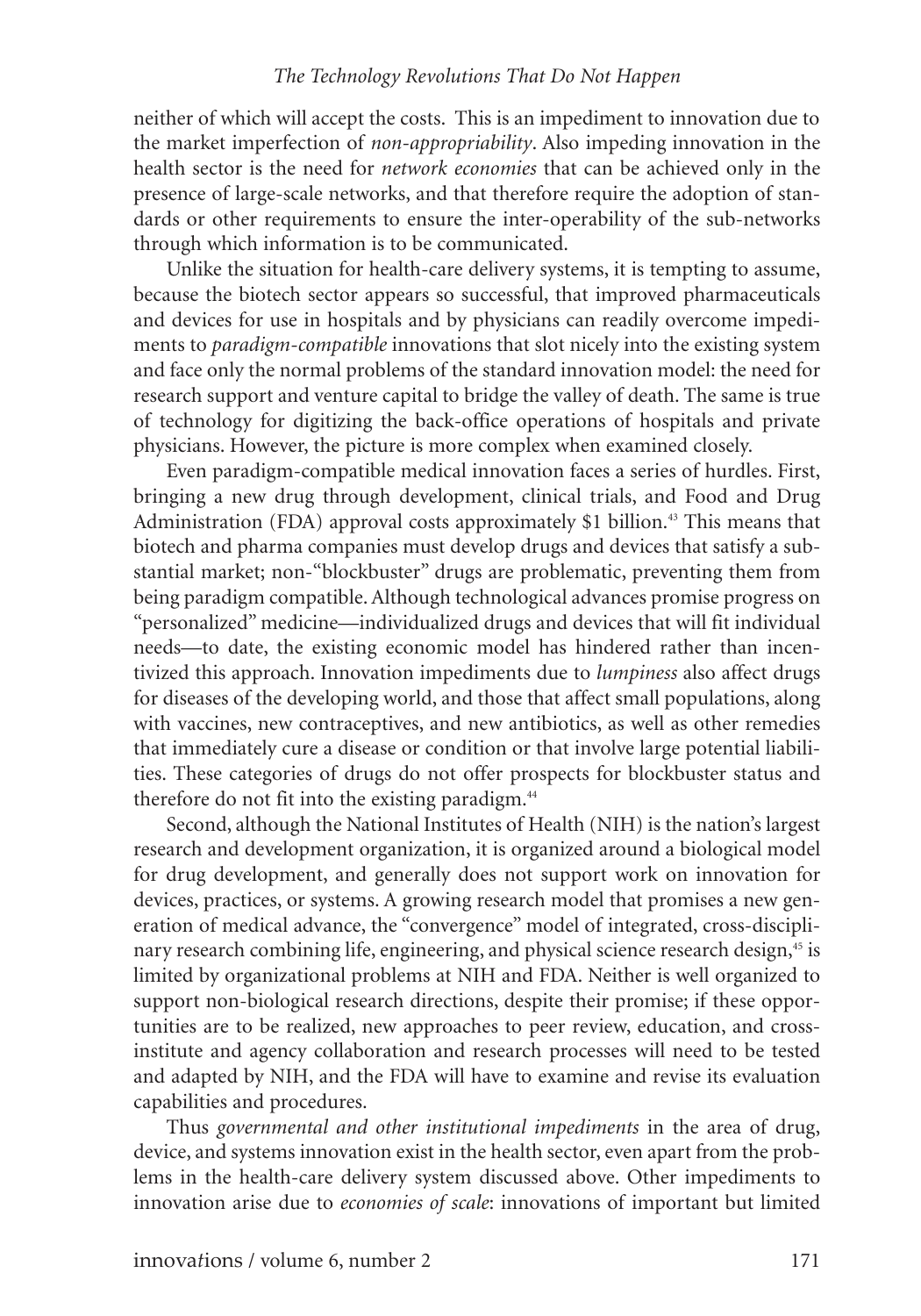reach face limits in their ability to scale up within the current market structure. Other major issues are connected with developing a system of evidence-based medicine and undertaking the research for cost-effectiveness criteria to implement such a system in order to measure and document the successes and failures in meeting public health goals and to start to shift away from a fee-for-service system to performance-based medicine.

In summary, although the biotech sector has been a model of successful innovation, and medical research has received far more federal research investment than other sectors, there are structural organizational challenges to innovation in both health-care delivery and the next generation of pharmaceuticals and medical devices.

# **The Electric Power Grid**

The high-voltage, long-distance electric power grid in the United States has been the subject of criticism because of limits on its reliability, its inability to accommodate renewable power sources, and its inability to adapt to IT advances.<sup>46</sup> The recent emphasis on environmental issues has created pressures for increased efficiency, as well as measures to facilitate the incorporation of intermittent, renewable sources of energy, and has stimulated discussion of possible means to overcome the many obstacles created by a fragmented regulatory system.

Electricity charges in the United States, to summarize briefly, are largely regulated by 50 state commissions. These generally restrict utility revenues to a fixed percentage of investment and are therefore reluctant to permit new investments, since they are likely to result in rate increases that consumers will resist. Different parts of the long-distance electric power grid in the United States are owned by different electric utilities, depending on geography, with the result that no single entity feels responsibility for the reliable and cost-effective operation of the whole grid, and no state commission is eager to approve utility investments with that purpose. In any case, the benefits from such an investment would come back to the consumer in the form of increased reliability and lower rates, and to the environment in the form of reduced carbon dioxide emissions and other forms of pollution, rather than to the utilities in the form of increased profits—a classic example of environmental externalities and *non-appropriability* due to split incentives.

The result is a grid that has relatively poor reliability, unnecessarily high cost, below-standard efficiency, and consequently a high environmental footprint, specifically high carbon dioxide emissions and contributions to global warming. Underlying these problems is a longstanding under-investment in the long-distance grid and in research and development on ways to improve it. The highly complex process of generating and distributing electricity has three stages—generation, transmission, and distribution—as we describe in more detail in the ensuing paragraphs.

Thus, any effort to restructure the electric grid system runs headlong into a highly balkanized structure, with different jurisdictions controlled by different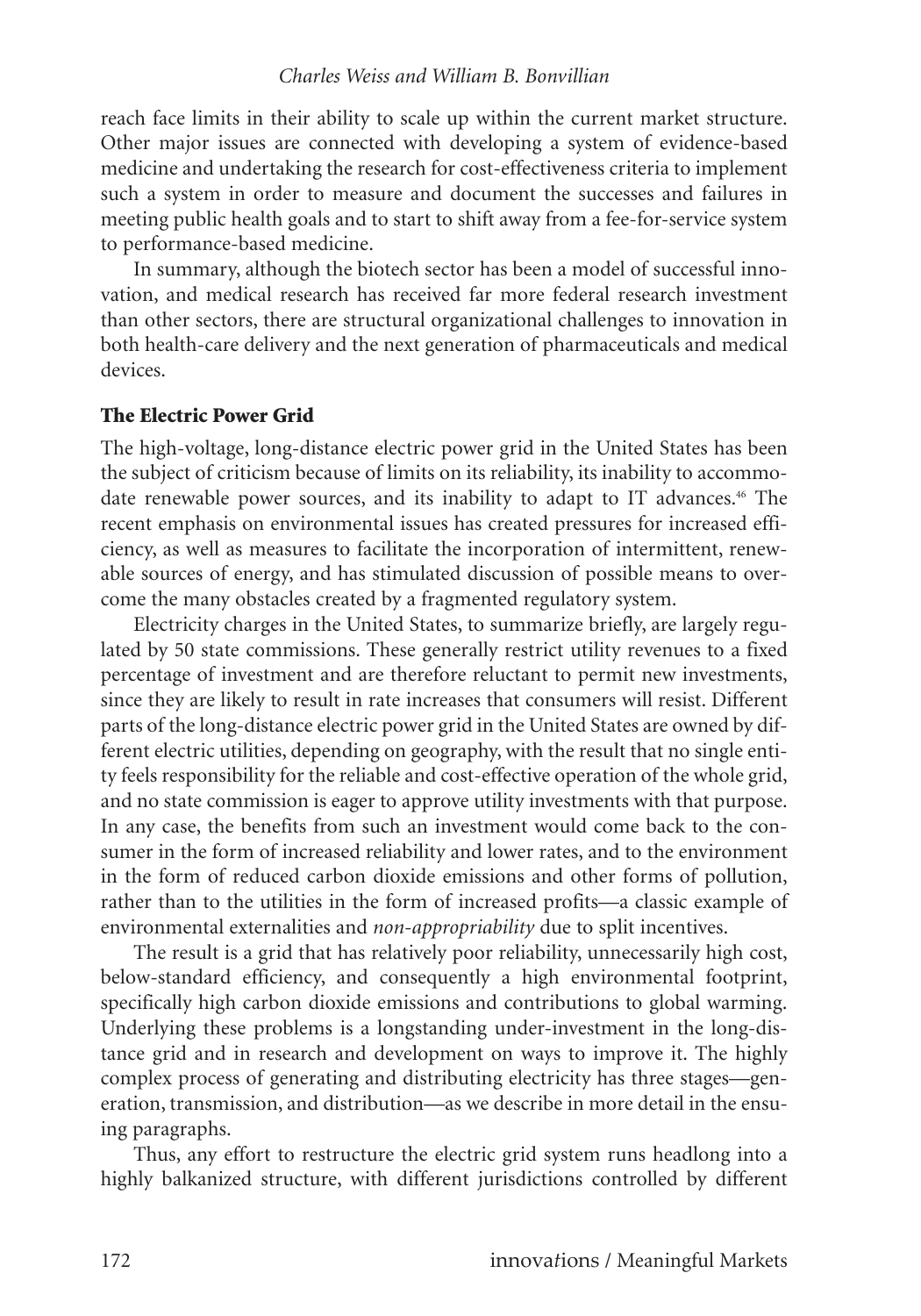institutions at different levels of government. The number of utility actors involved is startling. "America's electric power industry is highly fragmented, divided among more than 3,100 separate entities, under a variety of forms of investor and public ownership."<sup>47</sup> Apart from the pricing of generation, transmission, and distribution noted above, "Diverse state regulatory policies predominate regarding electric industry structure, generation adequacy, energy resource mix, transmission siting and cost recovery and retail electricity prices."48

The pricing and regulation of these stages is not integrated, so that electricity market transactions are divided, as discussed below, based on location and on distribution systems. The Federal Energy Regulatory Commission (FERC) has sole jurisdiction over pricing rates in wholesale high-voltage transmission, but cannot set prices for the local systems that distribute lower-voltage power to end users. FERC has very limited authority over the construction of utility lines; pricing of generation and transmission over local distribution systems is set by state regulators under varying state laws. To add to the complexity, the 1990s saw partial and piecemeal deregulation. Some states deregulated, some did so partially, and others didn't deregulate at all. The generation market therefore contains both deregulated and regulated elements operating under a regulated wholesale high-voltage system under FERC. The result is a classic example of *governmental and other institutional impediments* that affect a broad range of promising innovations.

Reliability oversight of the grid as a whole is the responsibility of the FERC, which delegates some responsibilities to the North America Electric Reliability Corporation or NERC. The latter divides North America into eight regulatory regions, which do not match up with the three major grid "interconnection" regions. Since relatively few high-voltage transmission lines connect any one region to the others, consumers in one region are largely limited to energy generated in that region.

Large-scale renewable energy sources—wind and solar farms and geothermal fields—will often be built in areas separated from existing transmission facilities, requiring major new build-out. However, the regulatory structure is so divided and generally reluctant to embrace major and costly infrastructure investments that developers face almost insuperable obstacles in obtaining the multiple regulatory approvals needed both for the build-out itself and for absorbing the extra costs that they entail into the rate structure. In addition, the business model for most utilities is based on the sale of power, a system that does not reward conservation, efficiency, or reduced fossil fuel use. In other words, the system does not align producer incentives with social goals. Most state regulators do not require that a portion of their energy be generated from renewables ("renewable portfolio standards"). Since renewables are still more costly than coal or gas, accommodating renewables within the existing balkanized structure of the grid is problematic.

The next level of grid innovation is even more complex. The "smart grid" which can integrate IT into the electricity grid—promises information flows that could yield both increased reliability of supply and major efficiency savings.<sup>49</sup> The cost of electricity varies widely in the course of a day or an hour, so a technology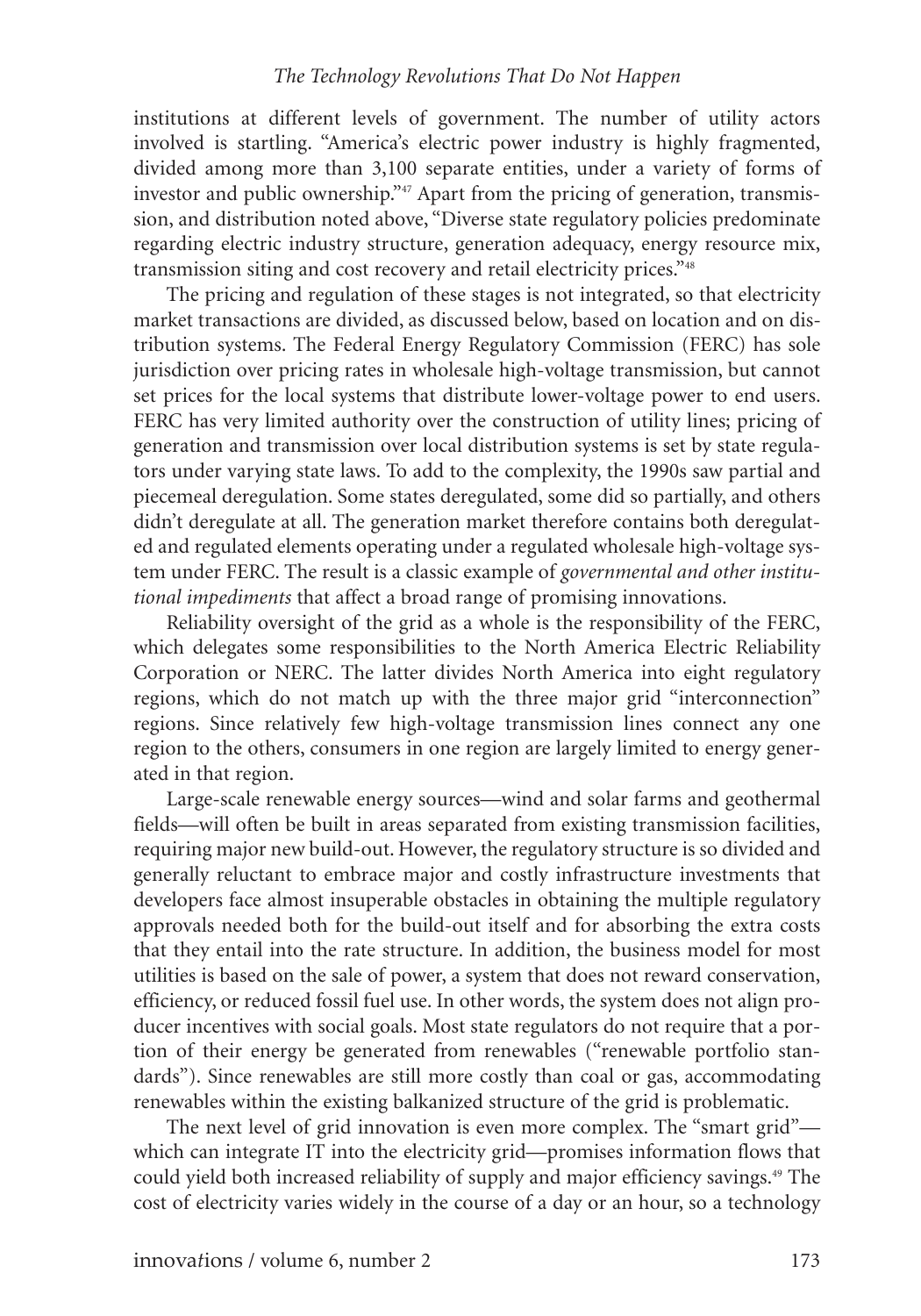that allows users to see these varying costs and adjust their consumption to reduce their costs could help level out usage and therefore costs, avoiding peaks in consumption and spikes in prices. These technologies could also automatically program in these efficiencies based on preset user demand choices and preferences. At present, however, electricity users are blind to these cost-saving opportunities.

A smart grid also offers individual households the ability to move from being simple users to become storage and generation sites, and to sell power into the grid. Such a two-way system would offer dramatic new flexibility, making electricity markets and therefore consumption significantly more efficient. However, achieving this advance involves overcoming the highly fragmented and decentralized system described above, with its many participants with differing interests and many constraints.

The two-way features of the smart grid can also play a critical role in enabling the small-scale installation of renewable resources (wind, solar, geothermal, tidal, hydropower) and the widespread use of electric or hybrid vehicles. The current grid system, which long predates interest in renewables, is limited in its ability to incorporate them, despite the need to reduce the amount of electricity derived from burning coal, currently the source of half the electricity the country uses. Many renewable technologies could be introduced at the household or local scale, but these sources are outside the grid and can only serve the particular household or local, not broader needs; a smart grid could be a significant inducement to introducing smaller-scale renewables.

A smart grid system would also support the broader introduction of electric and hybrid vehicles. Recharging could take advantage of optimal pricing with corresponding efficiencies. Once recharged, the storage systems for these vehicles could sell power back into the grid, offsetting charging costs. The grid is also fragile, facing threats of blackouts; to avoid these, utilities must always have significant excess capacity. Smart grid technology includes automated information systems that "could mean a self-healing, self-optimizing power-delivery system that anticipates and quickly responds to disturbances."50

Implementation of a new grid will require overcoming obstacles posed by several market imperfections that are characteristic of CELS. First, innovation in the grid is hindered by the need for *network economies* that can be achieved only through national or large-scale regional networks. These will require the adoption of standards, and of regulatory and incentive policies to assure the interoperability of components and sub-networks, and to facilitate the establishment of new innovative networks within the established grid network.

Second, innovation within the grid is impeded by the problem, as noted, of *non-appropriability,* in which the benefits of innovation accrue to someone other than the investor. While utility investors would have to accommodate and implement smart grid features that could benefit consumers, for example, the power sale business model that underlies price regulation in most states treats such investments as non-recoverable costs. These and other obstacles derive from *governmental and other institutional impediments* that are largely regulatory, the product of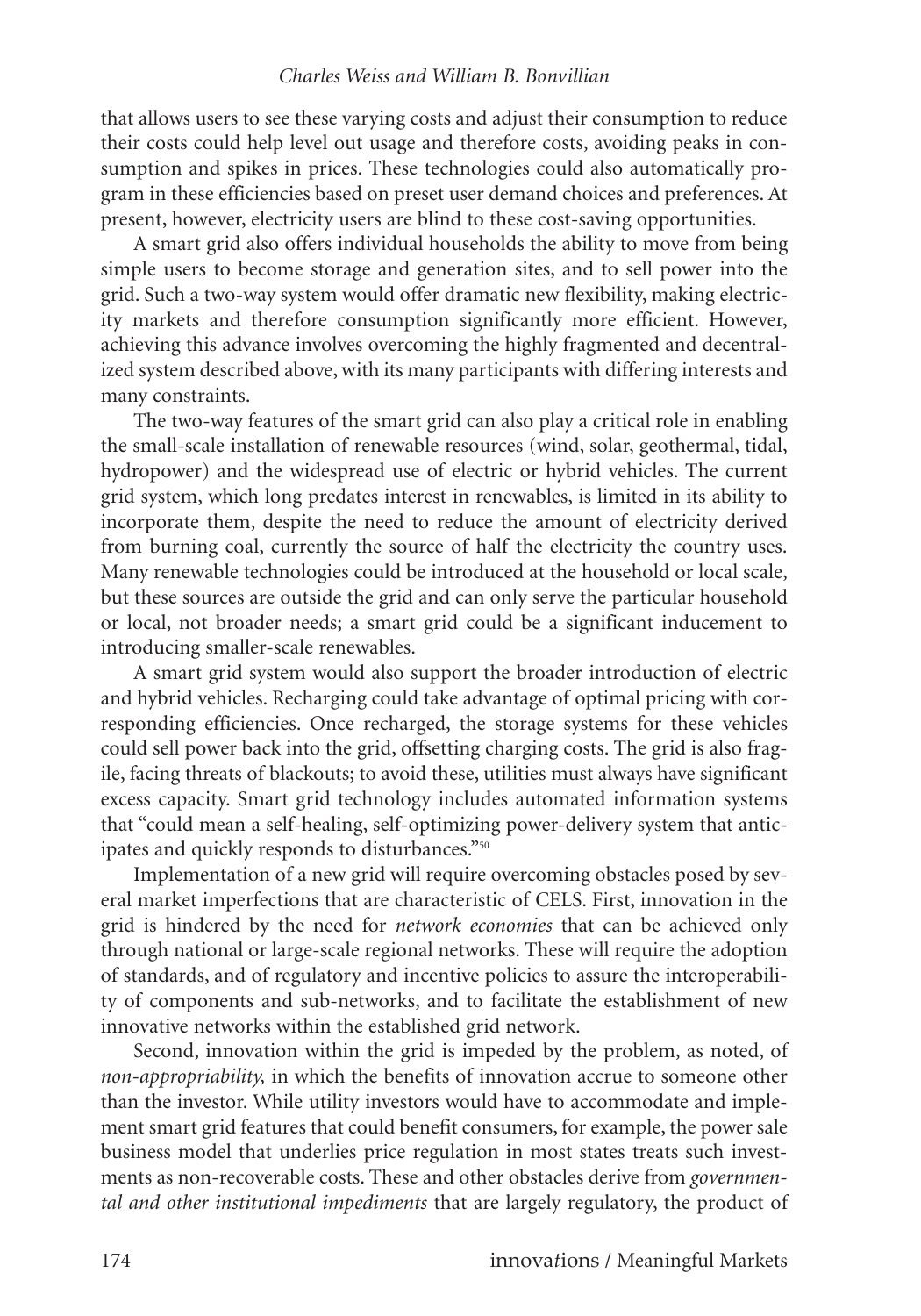historical developments in an earlier technological era, and embedded in entities unwilling to surrender jurisdiction or power. The highly balkanized regulatory structure, divided between state and federal agencies and imposing varying business models, sharply limits the ability to introduce innovation progress, and creates *collective action impediments* to innovation.

The IT technologies and software that would form the foundation of the smart grid are largely available, although cyber security and other particular R&D challenges still remain to be resolved. Technology implementation is the central problem, requiring, initially, setting of common standards, and establishment of testbeds and demonstrations. The Commerce Department's National Institute for Standards and Technology (NIST) has begun work on smart grid standards with industry, and the 2009 stimulus legislation<sup>51</sup> has provided \$4.5 billion for initial efforts at technology implementation. However, the scale of work required to extend the reach of transmission and to incorporate smart features will require a financing effort at a much larger scale in this sector, which already has \$800 billion in established capital plant and infrastructure. In sum, establishing a grid that is both smart and more efficient will require federal leadership, public and private financing, common standard setting, and a major effort at regulatory harmonization between state and federal agencies to overcome these structural barriers.

# **Buildings**

Some 40 percent of U.S. carbon dioxide emissions come from buildings, $52$  making building technology one of the most important areas for stimulating technological innovation. Saving carbon dioxide emissions and mitigating global warming is a non-market incentive; but energy is a cost to the occupants of a building and saving it should be a market incentive. A 2009 study by McKinsey & Company found that investing in energy-efficient buildings (combined with certain other nontransportation efficiency steps) could reduce energy consumption in the United States by 23 percent by 2020.<sup>53</sup> This would amount to annual savings totaling \$130 billion to \$1.2 trillion, with reductions in greenhouse gas emissions of 1.1 gigatons, or a complete "stabilization wedge" in the Pacala-Socolow construct.<sup>54</sup> These gains could be achieved largely by using existing efficiency approaches and technologies for an investment of about \$50 billion per year over a period of 10 years. The McKinsey research found that a comprehensive strategy, executed at scale, could reduce the annual consumption of non-transportation end-use energy from 36.9 quadrillion BTUs in 2008 to 30.8 quadrillion BTUs in 2020—saving 9.1 quadrillion BTUs relative to a business-as-usual baseline.<sup>55</sup>

There are significant barriers to achieving these gains. Energy efficiency typically requires a significant up-front investment in exchange for savings over the lifetime of the deployed technologies and measures. But the benefits are strewn across some one hundred million locations and billions of devices used at residential, commercial, and industrial sites; this dispersal of benefits, plus the transaction costs involved in choosing and implementing the necessary technology, means that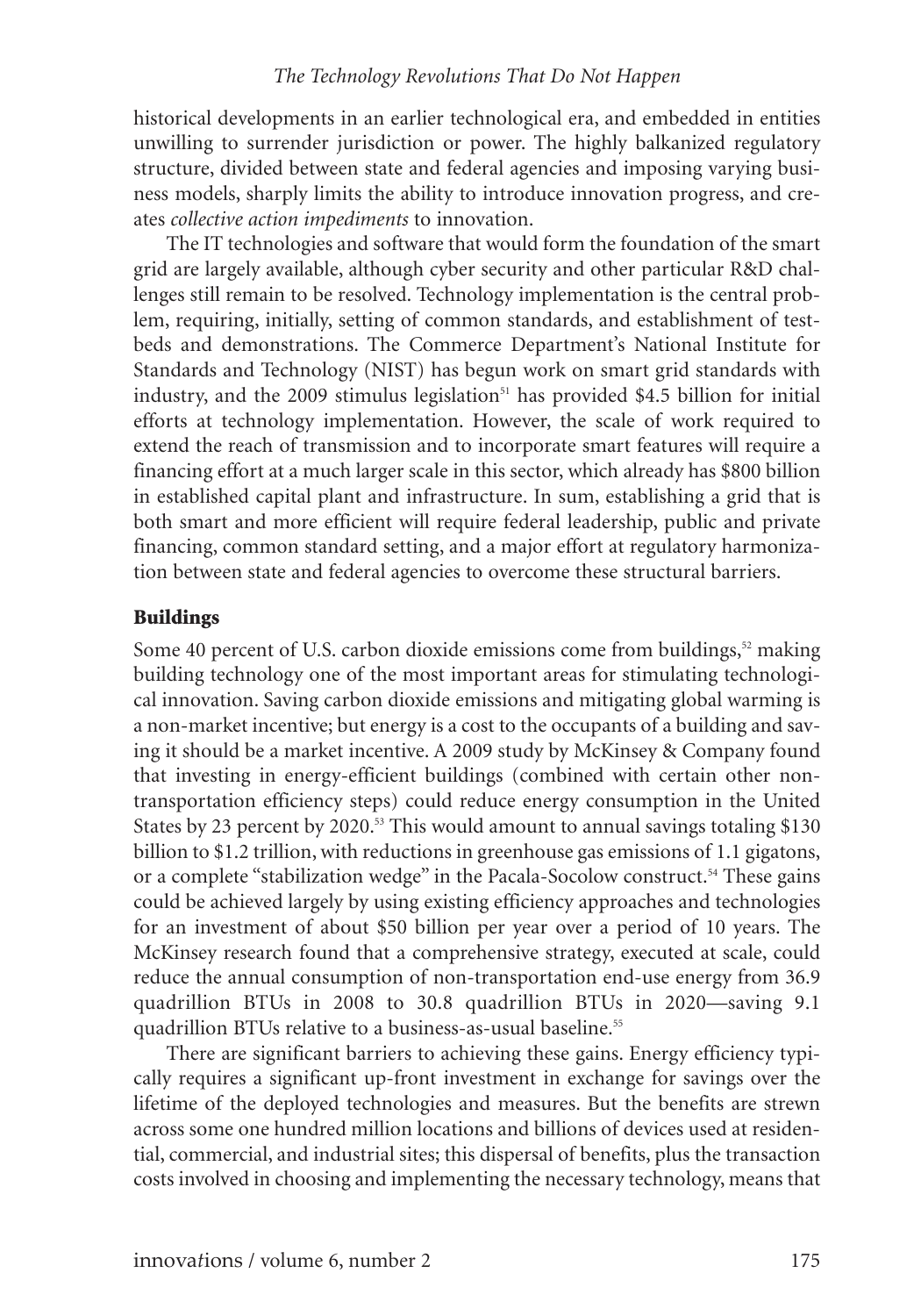efficiency is rarely a leading priority for anyone.<sup>56</sup> *Non-appropriability* is also a significant problem in this sector: in many cases the financial benefits go to someone other than the investor. Why should a builder undertake efficiencies that benefit the purchaser, or a landlord undertake those that benefit tenants, when they cannot pass along the extra costs? These environmental benefits go largely to the public at large, making them a valuable but non-market incentive.

Other structural barriers abound. The manufacture of hardware and the technical services involved in many innovations are subject to *economies of scale* and therefore may require special intervention to bring down unit costs and improve performance. In addition, the construction sector is highly decentralized, consisting of huge numbers of small, geographically dispersed and under-capitalized firms that are not well set up for *collective action* and hence undertake very little research and development, or indeed experimentation of any kind. As a result, the cost, reliability, and efficiency savings from building efficiency technologies must be proven at major scale before these firms will take the risk of implementing them.

In addition, the sector is rife with *governmental and other institutional impediments* to innovation. While building codes could in principle provide a regulatory mechanism for efficiency improvements, these codes are a regional responsibility, with thousands of jurisdictions involved. Few jurisdictions have an incentive to take on a national energy goal, since they would have to impose significant new requirements and costs on construction firm constituents. Besides, the social goal of energy efficiency is very hard to measure; only the federal government could likely assemble the expertise and investment required to develop the accurate standard efficiency metrics needed.

#### **Air Transport**

The technological/economic/political paradigm of air transport presents a somewhat different picture. In this case, the end of the era of new aircraft designs being spun off from military to civilian use has been accompanied by a legacy of undercapitalized, low-margin airlines, which as a group are not organized for *collective action*. This limits the ability of manufacturers to undertake major research and development efforts for new advances on their behalf.

American aviation evolved as a close collaboration between the military and civilian aircraft firms. For example, in the 1920s and 1930s, the Navy's aviation leadership carefully planned and organized its procurement spending to nurture and build a strong network of aircraft and engine makers to assure the military of a strong industrial base of aircraft suppliers.<sup>57</sup> In the post-Cold War period, however, military and civilian aircraft markets increasingly diverged. The military required highly maneuverable supersonic aircraft with advanced avionics and fire control systems; civilian markets required stable, long-range reliable aircraft of limited maneuverability. Military jet engines were designed for maximum thrust, and civilian engines for low fuel consumption. The focus of military aircraft on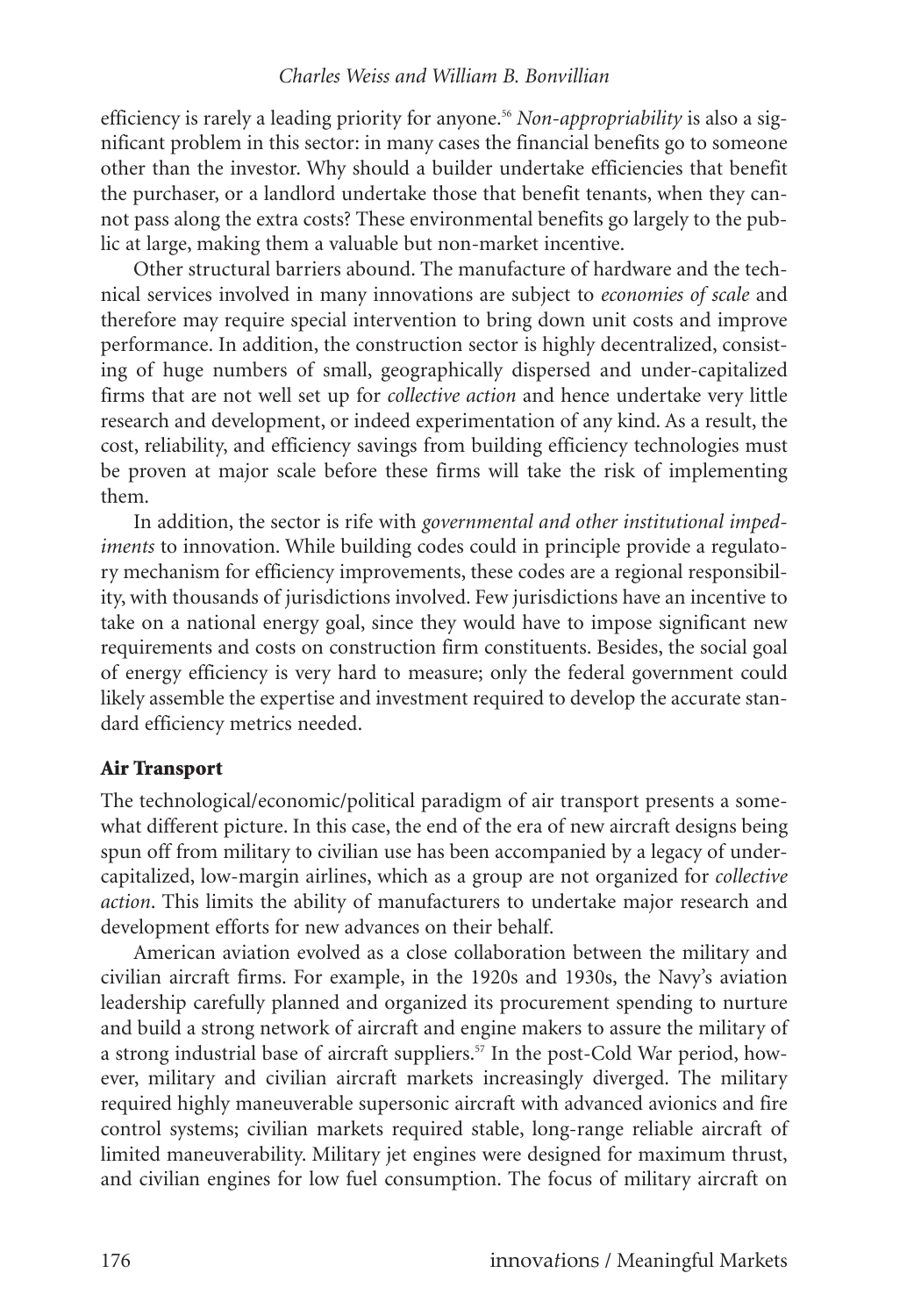stealth technology found no counterpart in civilian markets. The development of cruise missiles and precision-strike technologies, first exhibited during the Gulf War, allowed the military to significantly reduce the number of strike aircraft it required, further limiting the ability of aircraft makers to shift costs between the civilian and military sectors.

Even in military transport, the military's need for short-distance landing capability (C-17) created a divergence from civilian airliner prototypes that could use longer runways. Only aircraft types that could be used both for military tankers and civilian transport seemed readily transferable between the two sectors, but contracts for military tankers have been bogged down in a long-term procurement battle.<sup>58</sup> To be sure, some underlying technologies are transferable between sectors; composites, "fly by wire" (electronic as opposed to hydraulic controls), GPS navigation, and various engine advances have been shared. Overall, however, the close convergence and mutual support between the military and civilian sectors, which historically was highly productive, has declined significantly.

The aircraft manufacturing industry has consolidated as well. Boeing is the only remaining U.S. maker of civil aircraft, and there are only two U.S. jet engine makers. Globally, Europe has one civil aircraft maker and one engine maker, and those in Russia face financial challenges. There are makers of smaller civil transport aircraft in Canada and Brazil, component makers in Asia, and a potentially emerging aircraft sector in China. With the U.S. military's cancellation of the F-22 procurement for another generation of interceptors to replace the F-15, only one aircraft is now under development for the military: the F-35 Joint Strike Fighter. This aircraft has been long delayed, requiring a two-decade design and development process, and rapidly rising per-unit costs have sharply curtailed the volume of military purchases.59 Aside from unmanned aerial vehicles (UAVs), which have limited civilian transferability, no new fixed-wing aircraft are under design in the United States for either civilian or military needs, probably for the first time in a century. Boeing is struggling to complete development and enter production for the 787 civilian airliners, and the military F-35; the drawing boards are largely empty.

While incremental advances are being obtained in composite materials and improved avionics, overall larger-scale innovation is on the decline in air transport. The cause is largely the market imperfection of *lumpiness:* the requirement of large-scale, engineering-intensive investments to develop advanced new aircraft prototypes. While supersonic airliners could cut travel time on long-distance routes, for example, these time efficiencies cannot be priced high enough to offset the major development costs and higher operating costs.

Breakthrough innovation is being sought in one area of aviation: developing a non-petroleum fuel source, essentially an innovation in the energy sector. As the military faces both strategic and tactical problems because of its petroleum dependence, it is working to develop biofuels for operational energy. It is reviewing applications for its tactical weapon systems, particularly aircraft, but also combat ships and vehicles, and supporting equipment. The Navy has been a leader;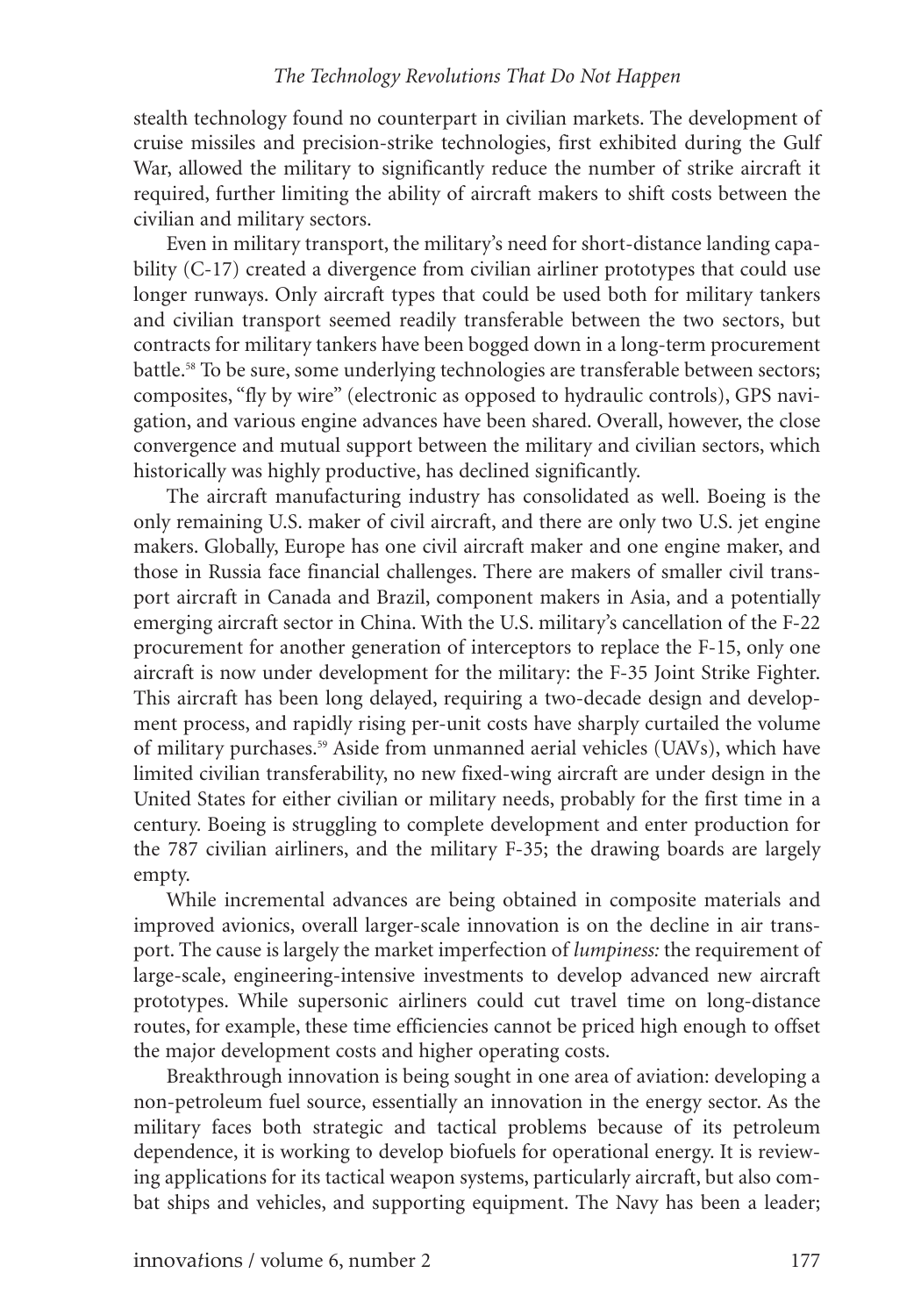Navy secretary Ray Mabus has announced plans to operate a carrier task force, including its aircraft and support ships, on biofuels by 2016, and half of the rest of the fleet by 2020.<sup>60</sup>

Fuel constitutes some 40 percent of the civilian airline industry's costs; volatile oil prices have brought the industry to the brink of collapse several times in recent decades. Like the military, it is hungry for an alternative fuel. However, the civilian airline sector is undercapitalized and not equipped for *collective action* to undertake a research and development effort. Because of the vast number of existing aircraft and the low rate of fleet turnover, any alternative fuel that is developed must operate in existing engines. Engine makers are interested and prepared to cooperate, but are awaiting military research, development, and procurement.

While the civilian sector is ready to cooperate and very interested in the results, Defense Department (DOD) leadership will be mandatory if progress is to be made. The department could apply its traditional systems approach to this effort as it has in many other sectors. It could undertake the research, the development, the prototyping, the demonstrations, and the test bed analysis, and then create an initial market for a new technology. This system-wide innovation approach enabled the department to lead American technology advance in the second half of the  $20<sup>th</sup>$  century in such areas as space, nuclear power, computing, and the Internet. What are the issues facing DOD if it were to undertake such an approach in biofuels?

The established Fischer-Tropsch methods of processing coal, biomass, or a combination for biofuels have limited advantages for reducing greenhouse gas emissions.<sup>61</sup> Therefore, interest has shifted to research and development in hydrotreated renewable jet fuels.<sup>62</sup> Among these, algae may be the most promising biofuel candidate, because it has a high oil content and does not require the diversion of croplands for production. However, the research and development in this area will require considerable time and additional investment; it will need to drive down production costs to be competitive with oil. A recent RAND study<sup>63</sup> has found that the prospects are uncertain for commercial production of alternative fuels at a level adequate to meet military goals by 2020. Efforts by the military to test and certify alternative fuels are ahead of actual commercial development and new infrastructure for such fuels. The RAND authors also argue, although some in the military argue otherwise, that DOD goals for alternative fuel use in tactical weapons systems should be based on potential national benefits because the department itself can likely continue to access petroleum fuels despite any supply threat; it can obtain priority access even if it has to pay a premium price.

Air transport faces impediments to innovation due to the requirement for *economies of scale*, and therefore may require special intervention to bring down unit costs, improve performance, or organize the market for complementary products and infrastructure. This, combined with the impediment of *lumpiness* in the form of the requirement for massive engineering-intensive investments, makes innovation increasingly difficult. Traditionally, such innovation has evolved through military support of the sector. But the introduction of new military air-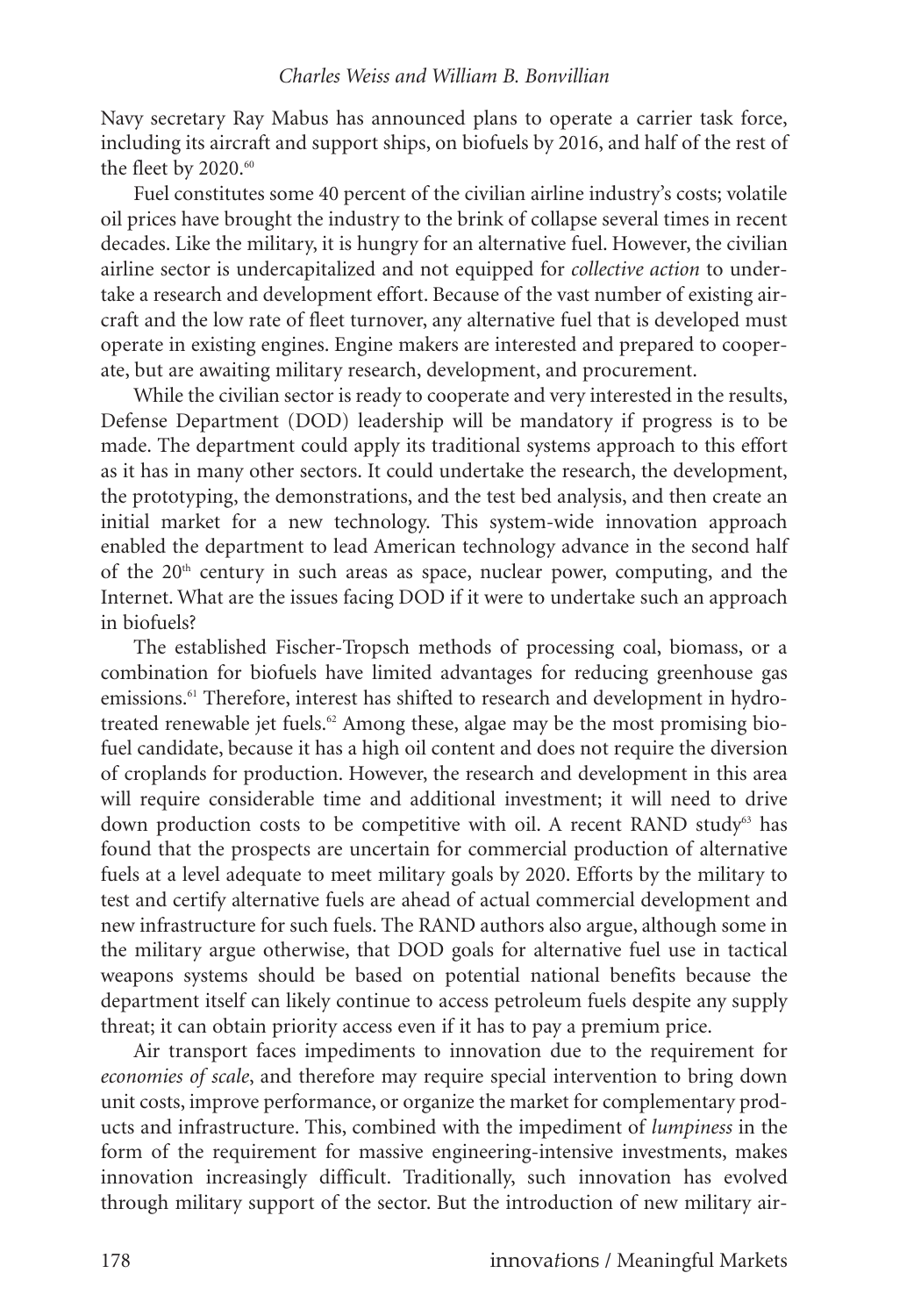craft has dramatically slowed and new civilian air transport aircraft introductions have slowed in parallel. The most significant area of pending innovation for aircraft is a shift to biofuels from petroleum fuels. As suggested above, these benefits are significant: reducing the highly deleterious economic effects on civilian (and military) air transport of petroleum-only fuel dependence, with the corresponding societal benefits of a stronger air transport system, as well as aiding in the externalities problem of reduced CO emissions. However, only the military is equipped to introduce the large-scale and systemic investment required. The civil transport sector is ready to cooperate, but it remains to be seen whether the military will muster the scale of effort required. This constitutes an innovation impediment due to *non-appropriability;* neither the private nor the governmental aviation sectors may be able to fully realize the societal or economic benefits.

## OVERCOMING LEGACY BARRIERS

Innovations in CELS thus call for a somewhat different approach from the "standard model" innovations that have been the major preoccupation of innovation theory. In these sectors, policy interventions are essential on both the supply and the demand sides: on the one side to promote improvements in scientific knowledge and technological performance, and on the other to overcome the advantages enjoyed by entrenched legacy technologies. Ideally, the two sets of measures should be put into practice together at more or less the same time, since both are likely to take some years to have practical effect. In practice, however, the vagaries of politics may dictate that only one or the other of the two—i.e., either research support or policy change—may turn out to be practicable at any given time. In that case it would be worthwhile to support the one that shows signs of political support in the anticipation that the other will gain momentum from the advance of the first.

In previous work, we have set forth categories of policy interventions and related them to the obstacles faced by different alternative technologies as they neared market launch. Here we expand and refine this approach by relating each category to our analysis of the structure of the market for technology. In brief, "standard model" innovations face the imperfections associated with the "quasifree market" for technology, some of which favor innovation while others pose obstacles to it. "Paradigm-consistent" innovations face additional obstacles due to perverse incentives that help to entrench the prevailing structure. "Counter-paradigm" innovations face still further obstacles and may require further analysis to identify the particular market imperfection or government failure responsible for these obstacles.

We see five broad categories of policy interventions to encourage innovation.<sup>64</sup> The first of these consists of "*front-end, supply-side"* policy measures that can be applied to virtually all innovations, whether standard model, paradigm consistent, or counter-paradigm. These include direct government support for research and development, technology prototyping, and demonstrations.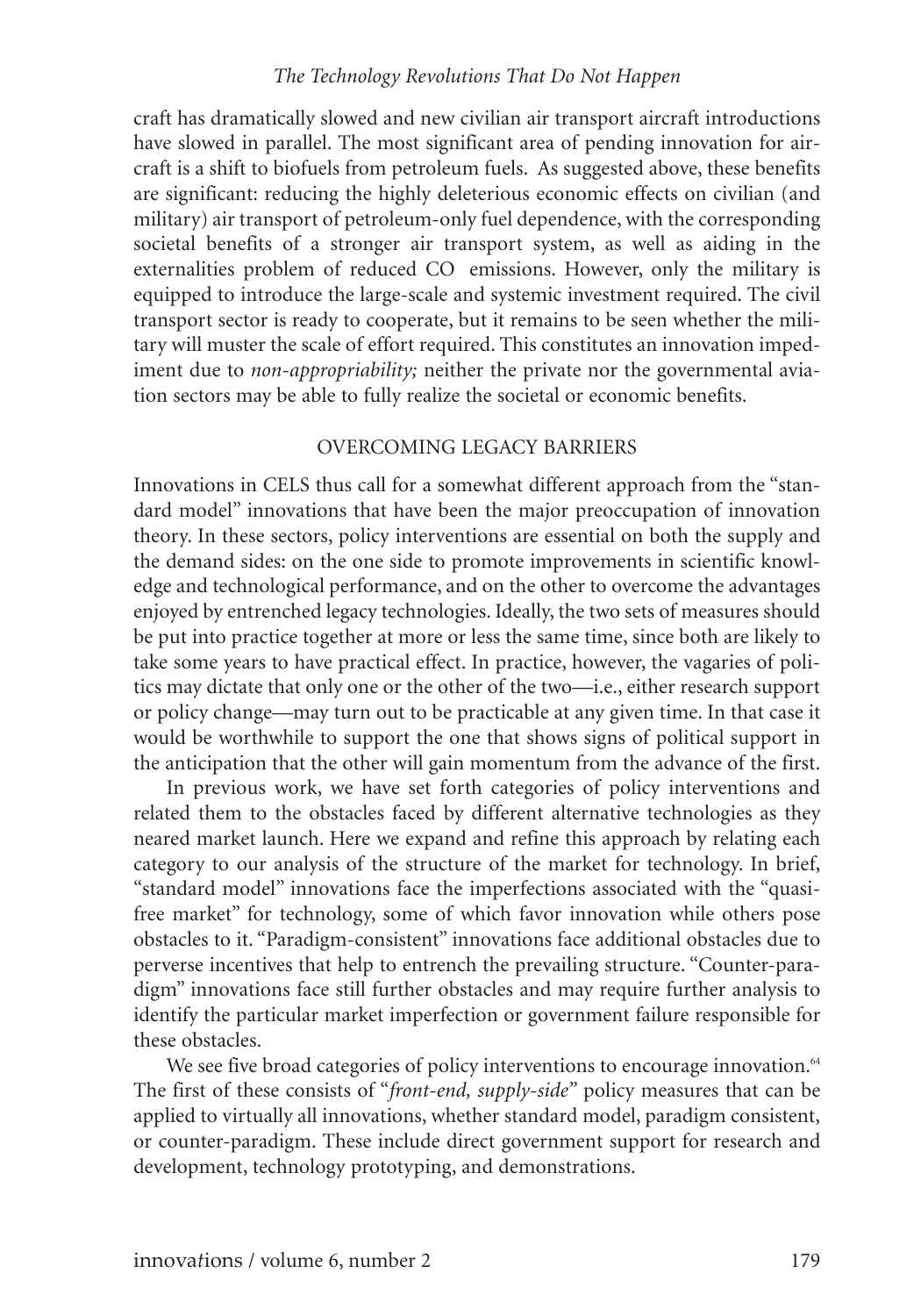Innovations that seek to penetrate CELS, on the other hand, require demandoriented measures to overcome the extra barriers we have discussed in earlier sections of this paper. This is the case for both paradigm-consistent and counter-paradigm innovations. This second category consists of policy changes to *level the playing field*, through such measures as halting fossil fuel subsidies and imposing a carbon charge (for alternative energy) or performance-based medical fees (to encourage "high-touch" medicine).

Such measures are important long-run elements of any strategy to encourage innovations that seek to penetrate CELS, including innovations that fit into the relevant paradigms and that therefore have the potential to expand into disruptive innovations from initial niche markets.<sup>65</sup> All of these technologies face welldefended perverse subsidies or price structures that favor existing technology. Policy measures to level the playing field therefore threaten a variety of interests and face considerable political opposition. For this reason, it may be politically more tractable—although economically less efficient—to provide incentives or regulatory requirements in order to counter the advantages enjoyed by legacy technologies.

The third and fourth categories—discussed below—consist of *"back-end*" or *"demand-side" policy measures.* The third category consists of *incentives* that encourage the adoption of a technology as it moves to commercialization—on the "back end" of the innovation system. Such "carrots" can encourage a range of activities, from secondary or component technologies, to incremental engineering advances, to fostering manufacturing processes and scale-up. The incentives could include tax credits of various kinds for new technology products, loan guarantees, low-cost financing, price guarantees, government procurement programs, buydown programs for new products, and shared benefits for encouraging collective action.<sup>66</sup>

Of these measures, one of the most powerful is the use of government purchasing power to create a market for a specified technology, or for any technology that can meet a specified performance standard.<sup>67</sup> The Department of Defense is the nation's largest owner of buildings and facilities and could specify that a percentage of military housing or other buildings must be powered by renewable energy to meet emissions reduction targets, or that a proportion of military vehicles and ships must be powered by biofuels. This would assure industry of a market of sufficient scale to justify investment in the necessary research, development, and manufacturing capacity. In tight fiscal periods like the present, this may be the most effective way to mobilize funds to support innovation. The Defense Department could also use its facilities as an efficiency test bed, and in effect generate guidelines available for the entire building sector on efficiency and cost savings for particular technologies.<sup>68</sup>

The fourth category of policy measures consists of "back-end" *regulatory and related mandates* that create pressure to adopt technologies that are likely to be opposed by legacy firms in the established sector. These could include, for example, standards for particular energy efficiencies for automobiles and appliances, or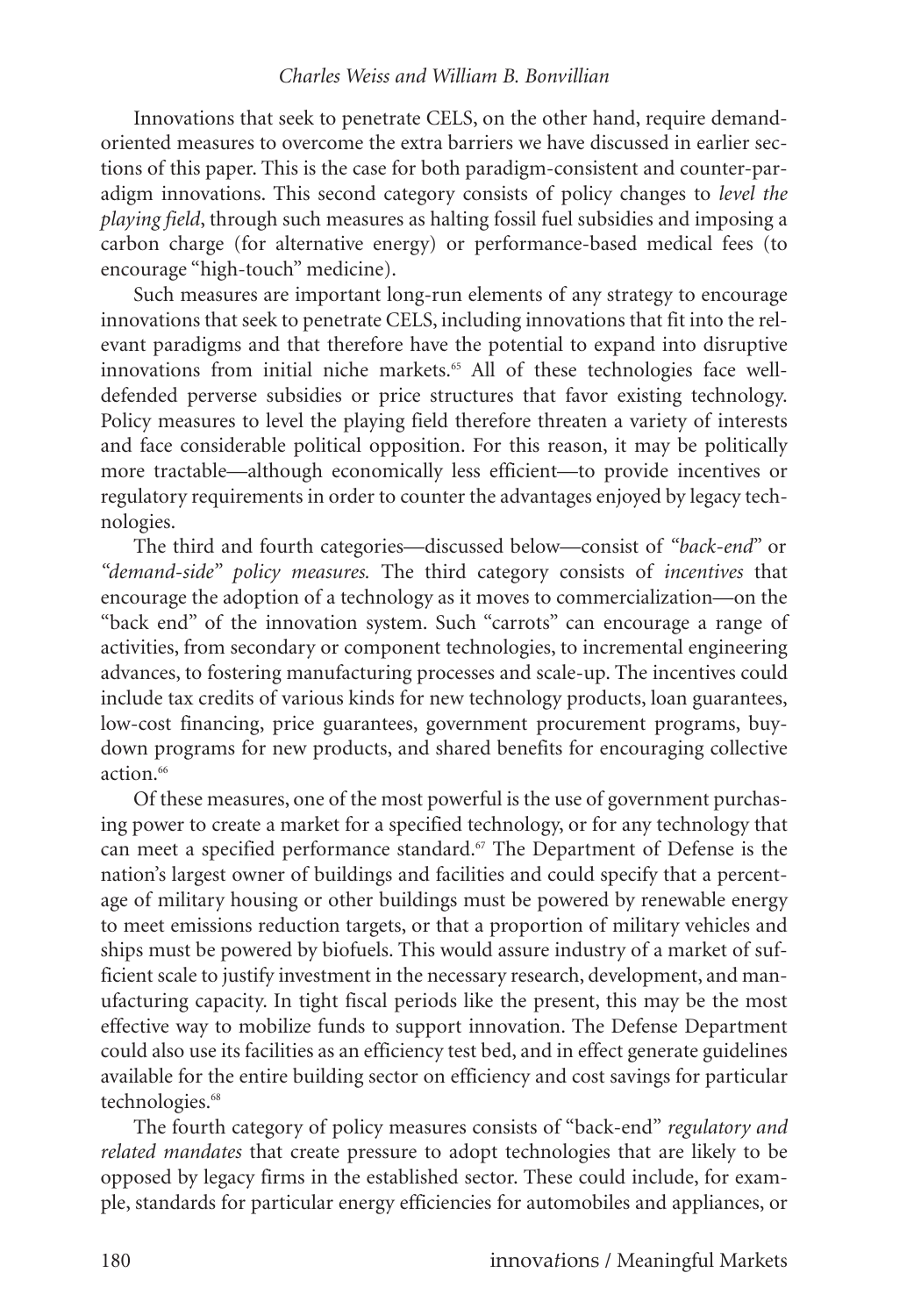in the building and construction and comparable sectors. Alternatively, it could involve a straightforward requirement that alternative technologies be used—as in requirements in many states that a certain percentage of electricity be generated from renewable energy ("renewable portfolio standards"), or that the use of an established technology be banned outright, as in the federal legislative ban on incandescent light bulbs. Demand-side pricing strategies, such as the use of a carbon charge, represent another approach, which can be economy-wide rather than sector-specific.

The fifth category consists of policy measures suitable to overcome the market imperfections we identified earlier in this paper as specific to counter-paradigm innovations in CELS. We have already discussed these in connection with the individual sectors we reviewed, and we summarize some of them briefly here. Achievement of *network economies* can be facilitated by imposition of or agreement on standards for performance and interoperability. Large demonstrations in *lumpy* sectors, like those for carbon sequestration, can be funded by public-private partnerships. Problems of *non-appropriability* (i.e., split incentives) can be overcome by schemes to finance the extra installation costs of conservation measures at favorable rates—a form of subsidy—or information technology for health information. Transaction costs that impede *collective action*, such as measures of energy conservation on buildings, can be mitigated by providing information via publicly funded websites or technical assistance.

In our previous work, we set forth a series of four analytical steps that can be applied to identify barriers to innovation and the policy measures and institutional changes needed to help overcome them. We applied these to the energy sector.<sup>69</sup> In the *first step* of this analysis, we assessed promising technologies that could foster significant innovation in each sector and classified them into groups that face the same obstacles to market launch. In the *second step,* we matched support policies for encouraging innovation to the technology groupings developed in the first step of the analysis. In this paper, we propose applying these steps to other CELS.

In the *third step* of our energy analysis, we surveyed existing institutional and organizational mechanisms to support innovation, to determine what kinds of innovations (as classified by the likely impediments in their launch paths) do not receive federal support at critical stages in the overall innovation system. This could be described as an institutional "gap analysis." This third step requires analysis in each of the sectors we have reviewed. In the building sector, for example, we lack institutions that can implement test beds to develop the price and efficiency data that would enable this highly dispersed sector to implement new efficiency technologies.

In the *fourth step* of our energy analysis, we recommended new institutions and organizational mechanisms to fill the technology gaps identified in the third step, on both the front and back ends of the innovation system. In the sectors reviewed in this paper, the gaps might include mechanisms to provide translational research, technology financing, or technology roadmapping. Many sectors lack an overall collaborative strategy, for example, between the public and private sec-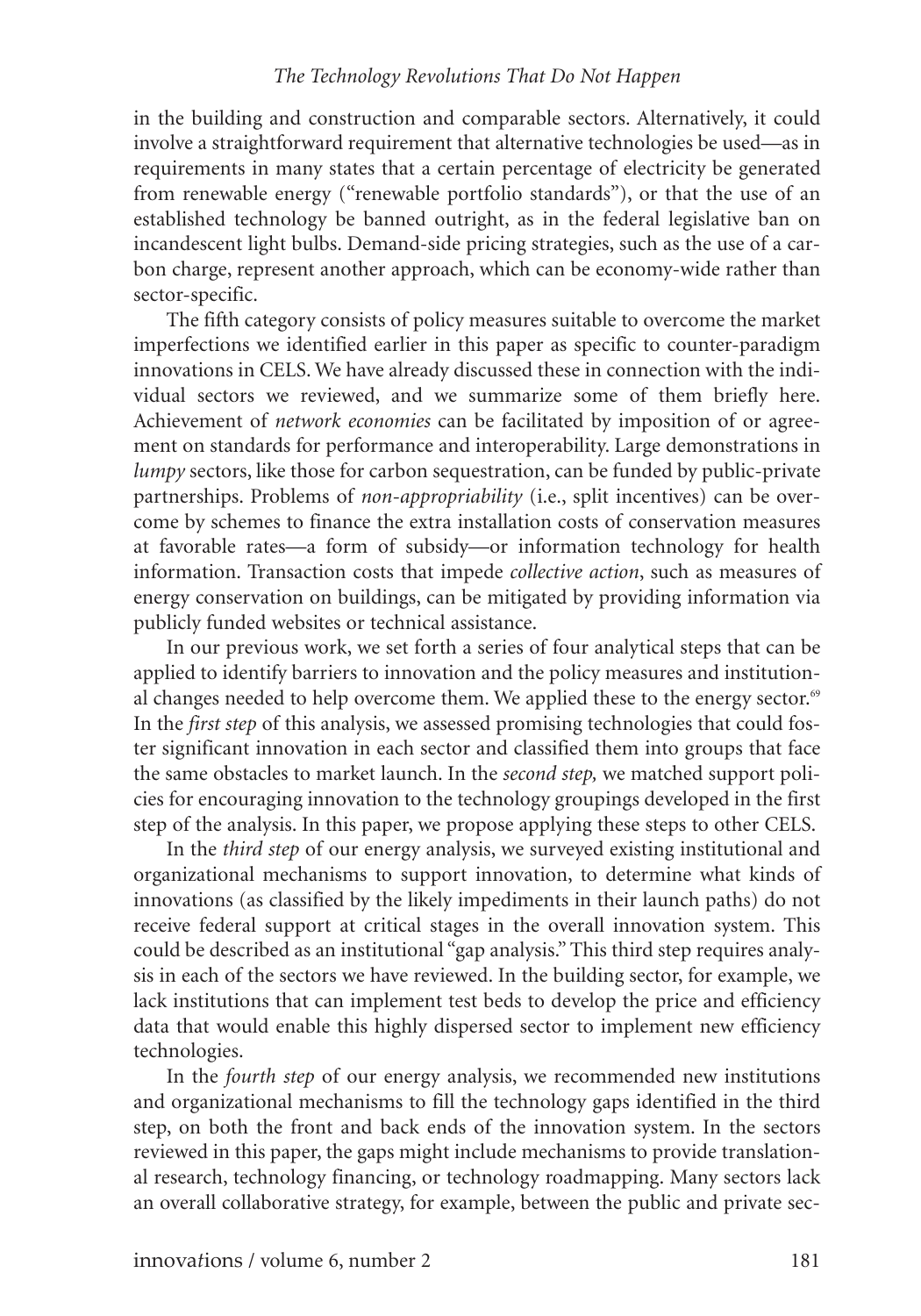tors to develop a strategy and eventually a roadmap of the details involved in developing and deploying new technologies at scale, in order to overcome the barriers we have discussed. This step, too, requires further analysis, sector by sector.

In all the sectors we have discussed, we see major potential advantages to international collaboration, not only with developed countries or regions like Europe, Japan, and Australia, but also with "innovative developing countries" like India and China. First, all of these countries are undertaking major investments in research, development, and innovation, so that we in the United States have much to learn from them. Indeed, these countries may well out-compete the United States in these areas in both the short and long run if we do not mount a serious research, development, and innovation effort. Second, the technologies we have been discussing are not only sources of national competitiveness and employment, but are also global public goods. We have an interest in the implementation of environmentally sustainable technology all over the world—especially technologies that mitigate the emission of carbon dioxide into the shared atmosphere. This means that we must seek a balance between innovation that results in jobs and economic growth at home—a major incentive for technological progress and implementation—and the world-wide implementation of carbon-saving technology.

# STRUCTURING TECHNOLOGY REVOLUTIONS IN LEGACY SECTORS

The information revolution is the prototype for the American conception of a technological revolution. Telecommunications, retail, brokerage, publishing, government, even social interactions all have been transformed by this seemingly unstoppable juggernaut. Yet the fossil-fuel based energy economy, the health-care delivery system, the long-distance electric grid, the building industry, and air transport—sectors that are critical to U.S. economic growth and quality of life have not undergone comparable transformations, and indeed have successfully resisted or avoided such major technological change.

The framework we have developed makes it clear that innovations in these apparently unrelated sectors share common obstacles to market launch, and that this resemblance exists because such innovations are all attempting to enter one or another CELS. These obstacles exist in addition to those facing "standard" innovations that do not seek to penetrate this kind of well-defended technological/economic/political paradigm.

The obstacles faced by innovations in these sectors are well known to specialists in individual fields but have not been studied by more general innovation theorists in the United States.<sup>70</sup> As a result, policy-makers seeking to promote overall innovation in the U.S. economy tend to stress the better-studied problems facing what we have called "standard" innovations. This has its advantages as a political strategy. It is easier for legislators to vote money for research, development, demonstration, and (in special cases) even for venture capital, than to tackle the underlying structure of subsidies, regulations, infrastructure, and other market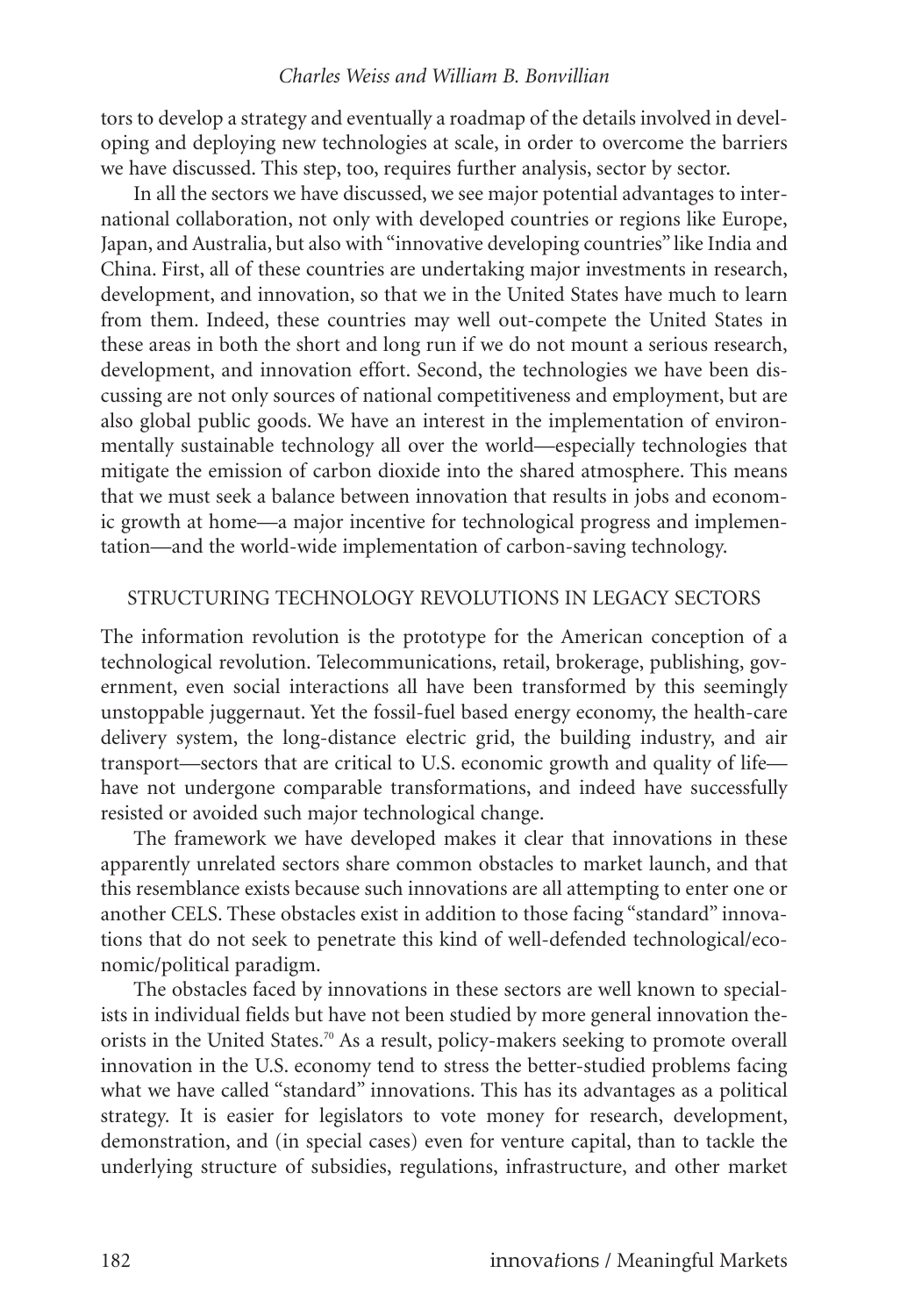imperfections that favor, for example, fossil fuels, procedure-intensive medicine, or a fragmented long-distance electric grid.

Still, the policies that reinforce the prevailing paradigm—and the political forces that underlie them—must eventually be addressed. From the strategic point of view, moreover, these measures are consistent with the likely lead time between support to research and development and the achievement of practical results—a lead time that may well turn out to be comparable with the time it takes to develop popular and political support for the policy changes needed to allow a technology revolution in these sectors.

The common barriers we have identified should make it easier to identify policy measures suited to the special features of each legacy sector, and to transfer the lessons of experience from one such sector to another. The four-step strategic analysis we have set forth may help guide processes to resolve the barriers to the innovations needed in legacy sectors. To tackle these sectors we must expand our innovation theory toolset to include not only the technology policy framework of the past three decades, and the *valley of death* between research and late stage development, but also the problem of *market launch* into established sectors. Technology revolution in CELS is so essential to future American economic growth that the special hurdles facing innovation in these fields must be consciously recognized and addressed by innovators and policymakers. Otherwise, we cannot fully realize the economic and social well-being that we have built in the past half-century around broad applications of technological innovation.

<sup>1.</sup> Carlotta Perez, *Technological Revolutions and Financial Capital* (Cheltenham, UK: Edward Elgar 2002); Robert D. Atkinson, *The Past and Future of America's Economy: Long Waves of Innovation that Power Cycles of Growth* (Cheltenham, UK: Edward Elgar, 2004).

<sup>2.</sup> Charles Weiss and William B. Bonvillian, *Structuring an Energy Technology Revolution* (Cambridge, MA: MIT Press, 2009), 6, 29–30, 38.

<sup>3.</sup> William B. Bonvillian and Charles Weiss, "Taking Covered Wagons East: A New Innovation Theory for Energy and Other Established Technology Sectors," *Innovations* no. 4 (Fall 2009), 289–300. The reference is to hypothetical technology pioneers who, having driven their metaphorical covered wagons westward to the new frontier, go back over the mountains to the eastern United States whence they came, to insert their technologies into the legacy sectors they earlier left behind.

<sup>4.</sup> Weiss and Bonvillian, *Structuring an Energy Technology Revolution*, 34, 37–55.

<sup>5.</sup> By public intervention, we mean intervention by any entity not motivated by private profit: i.e., government, inter-governmental or non-governmental organizations, private foundations, or even individual philanthropists.

<sup>6.</sup> This argument builds on the paradigm concept used by Perez, *Technological Revolutions*, 15ff.

<sup>7.</sup> McKinsey & Company, "Unlocking Energy Efficiency in the U.S. Economy" (report, July 2009), 4, 7–15. Available at http://www.mckinsey.com/clientservice/electricpowernaturalgas/downloads/US\_energy\_efficiency\_full\_report.pdf.

<sup>8.</sup> Melissa Schilling, Strategic Management of Technological Innovation, 2nd. ed. (New York: McGraw-Hill, 2005), 86–87.

<sup>9.</sup> Kenneth Arrow, "Economic Welfare and the Allocation of Resources for Invention," in *The Rate and Direction of Inventive Activity: Economic and Social Factors* (Washington, DC: National Bureau of Economic Research, Inc., 1962), 609–626. Available at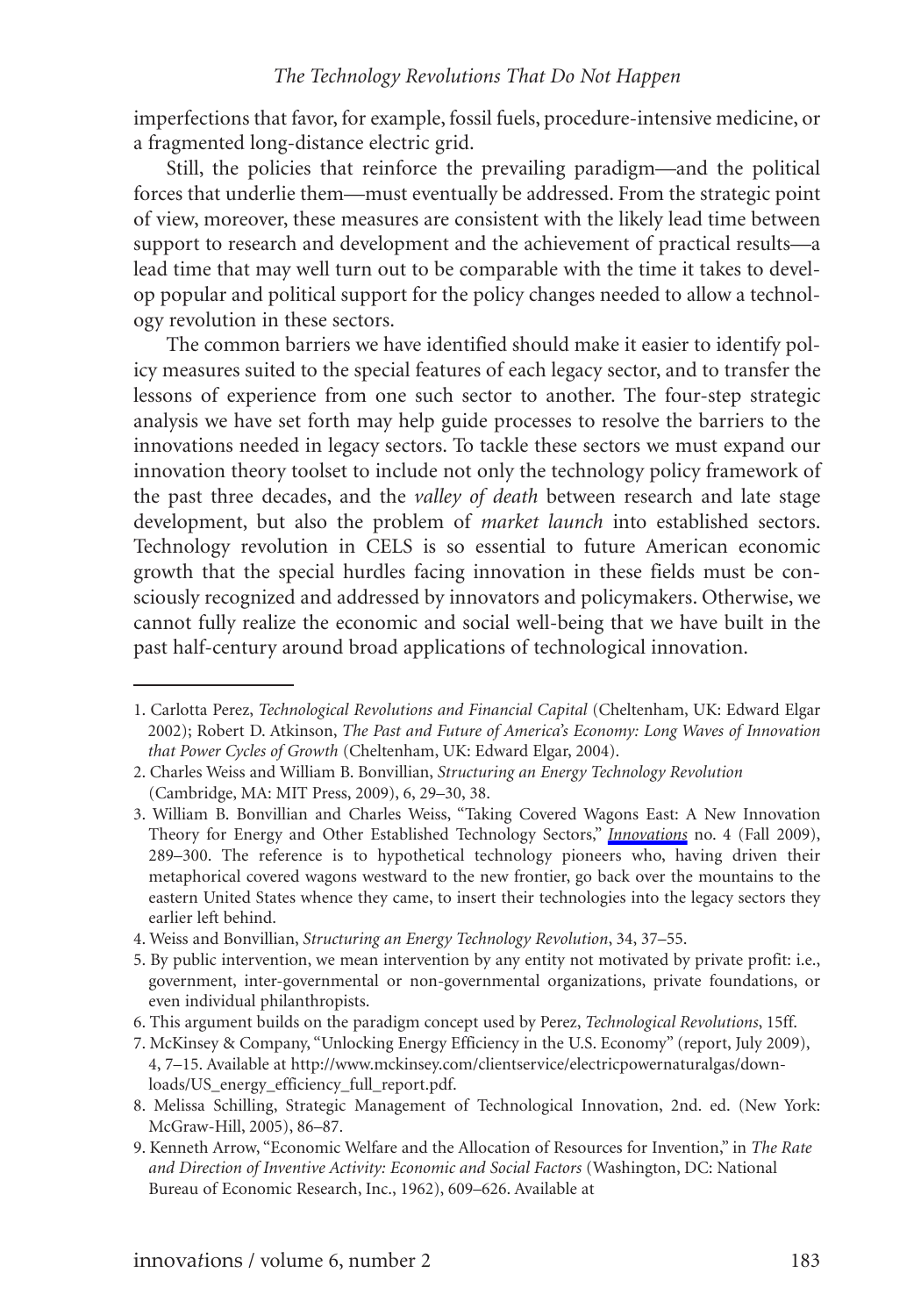http://www.nber.org/chapters/c2144.pdf.

- 10. Lewis Branscomb and Philip Auerswald, *Between Invention and Innovation, An Analysis of Funding for Early-State Technology Development* (NIST GCR 02-841; Washington, DC: NIST, November, 2002), "Part I: Early Stage Development." Available at http://www.atp.nist.gov/eao/gcr02-841/contents.htm.
- 11. Suzanne Berger, *How We Compete: What Companies around the World Are Doing to Make it in Today's Global Economy* (New York: Doubleday Currency, 2005), 59–92, 251–277.
- 12. Douglas K. Smith and Robert C. Alexander, *Fumbling the Future* (Lincoln, NE: iUniverse 1999); Warren Bennis and Patricia Ward Biederman, *Organizing Genius: The Secrets of Creative Collaboration* (New York: Basic Books, 1997), 63–86. The only exception was the laser printer, which Xerox did market.
- 13. William B. Bonvillian, "The Connected Science Model for Innovation: The DARPA Model," in *21st Century Innovation Systems for the U.S. and Japan*, ed. Sadao Nagaoka, Masayuki Kondo, Kenneth Flamm, and Charles Wessner (Washington, DC: National Academies Press, 2009), 206–237. Available at http://books.nap.edu/openbook.php?record\_id=12194&page=206.
- 14. Rick E. Yanuzzi, "In-Q-Tel: A New Partnership Between the CIA and the Private Sector," *Defense Intelligence Journal* 9, no. 1 (2000); Glenn Fong, The "CIA in Silicon Valley: In-Q-Tel & the Search for a New Government-Industry Partnership," paper presented at the annual meeting of the International Studies Association, Honolulu, March 5, 2005. Available at http://www.allacademic.com/meta/p71327\_index.html.
- 15. William B. Bonvillian, "Will the Search for New Energy Technologies Require a New R&D Mission Agency?" *Bridges* 14 (July 2007). Available at http://www.ostina.org/content/view/2297/721/.
- 16. Melissa Schilling, *Strategic Management of Technological Innovation*, 86–97.
- 17. The military establishes a variation of the quasi-free market when it is the initial customer for technologies or equipment, including via "fly-offs" between competing designs and "second sourcing" from competing manufacturers.
- 18. The pipeline and induced innovation models that govern "standard model" innovations are discussed at length in Weiss and Bonvillian, *Structuring an Energy Technology Revolution*, 13–36.
- 19. Vernon Ruttan, *Technology, Growth and Development: An Induced Innovation Perspective* (New York: Oxford University Press, 2001).
- 20. Geoffrey A. Moore, *Crossing the Chasm: Marketing and Selling Technology Products to Mainstream Customers*, rev. ed. (New York: Harper Business, 1999).
- 21. Vernon Ruttan, *Is War Necessary for Economic Growth?* (New York: Oxford University Press, 2006); Jonathan Zittrain, *The Future of the Internet and How to Stop It* (New Haven, CT: Yale University Press, 2008).
- 22. Clayton Christensen, *The Innovator's Dilemma: When New Technologies Cause Great Firms to Fail* (Boston, MA.: Harvard Business School Press, 1997). See also footnotes 40, 42, and 65.
- 23. Frederick Betz, *Strategic Technology Management* (New York: McGraw-Hill, 1993), 20–22.
- 24. Weiss and Bonvillian, *Structuring an Energy Technology Revolution*, 26–28; William B. Bonvillian, "Power Play: The DARPA Model and U.S. Energy Policy," *The American Interest* (Nov.–Dec., 2006), 40–47.
- 25. Bennis and Biederman, *Organizing Genius*, 196–218.
- 26. A perverse subsidy as originally defined is a subsidy that encourages behavior contrary to public policy, for example, for overgrazing or deforestation. See Norman Myers and Jennifer Kent, *Perverse Subsidies: How Tax Dollars Can Undercut the Environment and the Economy* (Washington, DC: Island Press, 2001). These subsidies are technically market imperfections, since they shift prices, and hence supply and demand, away from what they would be in the absence of the subsidy.
- 27. These imperfections may also hinder innovations that do not face the full panoply of a CELS. Mobile telephony, for example, spread more rapidly in Europe and the Far East than in the United States in part because the early adoption of agreed technical standards facilitated the achievement of network economies. For the same reason, radio frequency identification tags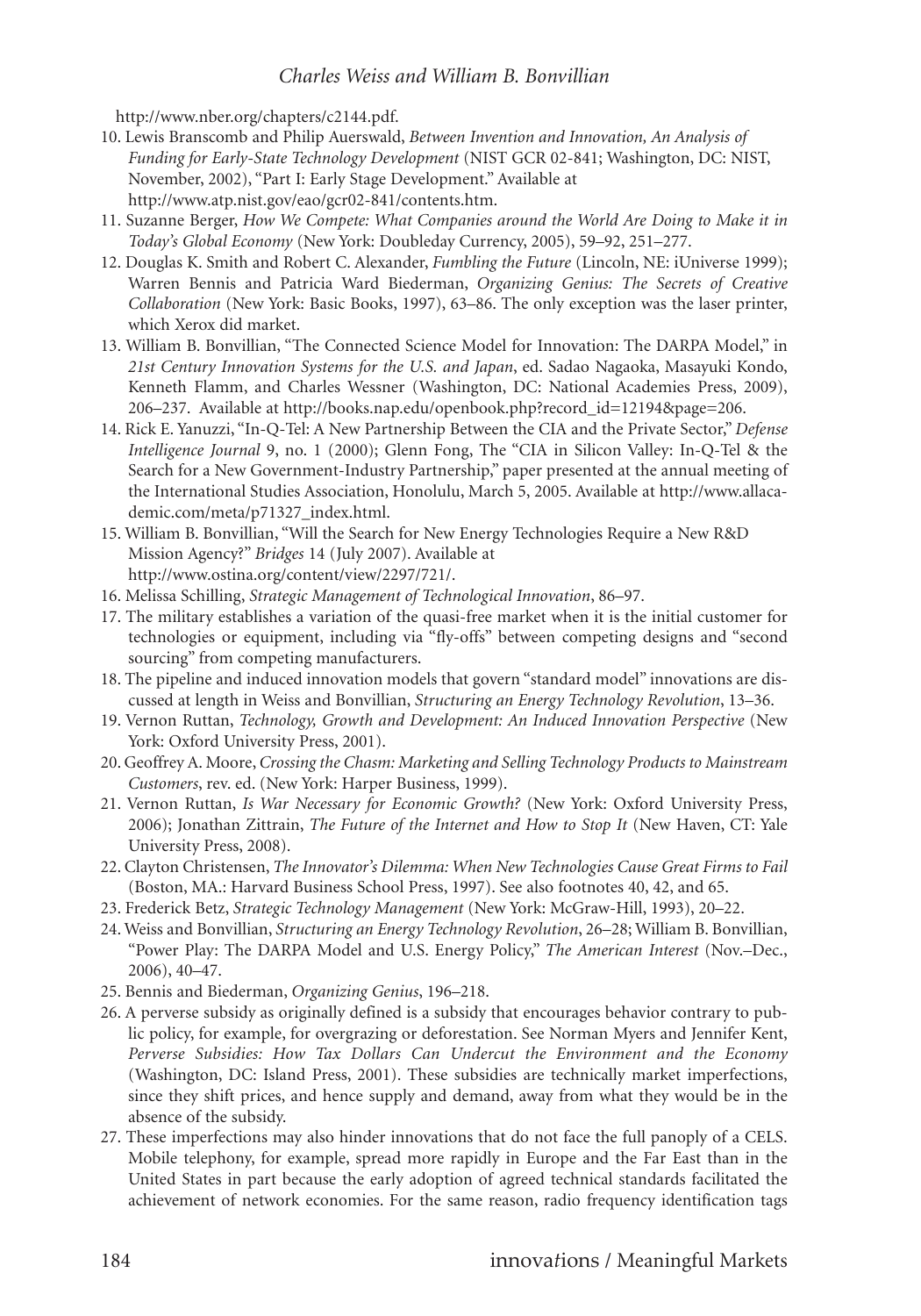(RFIDs) required industry-wide standards for their acceptance. See, generally, Rob Atkinson, "RFID: There's Nothing to Fear Except Fear Itself," speech at the 16th Annual Computers, Freedom and Privacy Conference, May 4, 2006, 3. Available at http://www.itif.org/files/rfid.pdf. Examples of the need for collective action to support innovation are found in such disparate industries as organic agriculture, home building design, and municipal garbage collection.

- 28. For recent efforts at NIH on translational medical research, see Gardiner Harris, "Federal Center Will Help Develop Medicines," *New York Times*, January 22, 2011. Available at http://www.nytimes.com/2011/01/23/health/policy/23drug.html?\_r=1; Carla Garnett, "Collins Gives Update on NCATS at Town Hall Meeting," *NIH Record* 63 no. 7, April 1, 2011. Available at http://nihrecord.od.nih.gov/newsletters/2011/04\_01\_2011/story1.htm.
- 29. While innovative sectors like semiconductors, biotechnology, and pharmaceuticals spend 15 percent or more of annual revenues on R&D, and the U.S. industry average as a whole is 2.6 percent, the energy sector average is less than 1 percent. Gregory Nemet and Daniel Kammen, "U.S. Energy R&D: Declining Investment, Increasing Need and the Feasibility of Expansion," *Energy Policy* 35 (2007): 747.
- 30. Weiss and Bonvillian, *Structuring an Energy Technology Revolution*, 73–79.
- 31. Christensen, *The Innovator's Dilemma*, xviii–xxiv.
- 32. Moore, *Crossing the Chasm*.
- 33. Everett M. Rogers, *Diffusion of Innovations* (Glencoe, NY: Free Press, 1962).
- 34. The applicability of this framework need not be limited to complex established sectors. Cell phones, for example, are an example of a network-enabled innovation, and indeed, their rapid deployment in Europe can be ascribed to the rapid adoption of a uniform standard.
- 35. This variant of the market imperfection of non-appropriability is known technically as a "split incentive" or a "positive pecuniary externality," an externality where the benefits of an economic decision accrue to others who are separated from the transaction or investment. Typically these benefits operate through pricing mechanisms rather than through actual resource or technical advantages. See, for example, Christiano Antonelli, "Pecuniary Externalities: The Convergence of Directed Technological Change and the Emergence of Innovation Systems," Bureau of Research on Innovation, Complexity and Knowledge (BRICK) Working Paper #3, (February 2008), 1–4. Available at http://www.carloalberto.org/files/brick\_03\_08.pdf.
- 36. This well-established paradigm favors input-intensive, industrial agriculture over organic agriculture, but this is another story, one worthy of further analysis along the lines of this paper.
- 37. Larry Browning and Judy Shetler, *Sematech: Saving the U.S. Semiconductor Industry* (College Station, TX: Texas A & M Press, 2000).
- 38. This theme is explored in depth in Weiss and Bonvillian, *Structuring an Energy Technology Revolution*; Bonvillian and Weiss, "Taking Covered Wagons East."
- 39. Policy prescriptions in energy are discussed in detail in Weiss and Bonvillian, *Structuring an Energy Technology Revolution*, 37-56, 151-190.
- 40. The problems facing innovations in the American system of health-care delivery are discussed in detail in Clayton M. Christensen, Jerome H. Grossman, and Jason Hwang, *The Innovator's Prescription: A Disruptive Solution for Health Care* (New York: McGraw Hill, 2009).
- 41. In 2009, Congress attempted to reform the system through the Patient Protection and Affordable Care Act of 2010, P.L. 111–148, which was signed into law March 23, 2010. This legislation passed on party-line votes that threaten the long-term political viability of the reforms. It expanded the scope of the entitlements in an attempt to resolve a fundamental structural problem in the system: the forty million people outside the existing system, who face inadequate care because they lack affordable coverage. This expanded coverage was also included to build political support for the legislation. Overall, the legislation focused more on rearranging the system's financial plumbing than on confronting the contradictions between fee-for-service and performance and efficiency. Although it included provisions on the effectiveness of health care and on IT-based records, it did not focus strongly on ways to innovate, either in new medical technology or delivery systems.
- 42. Christensen and his colleagues propose a major restructuring and rationalization of the U.S.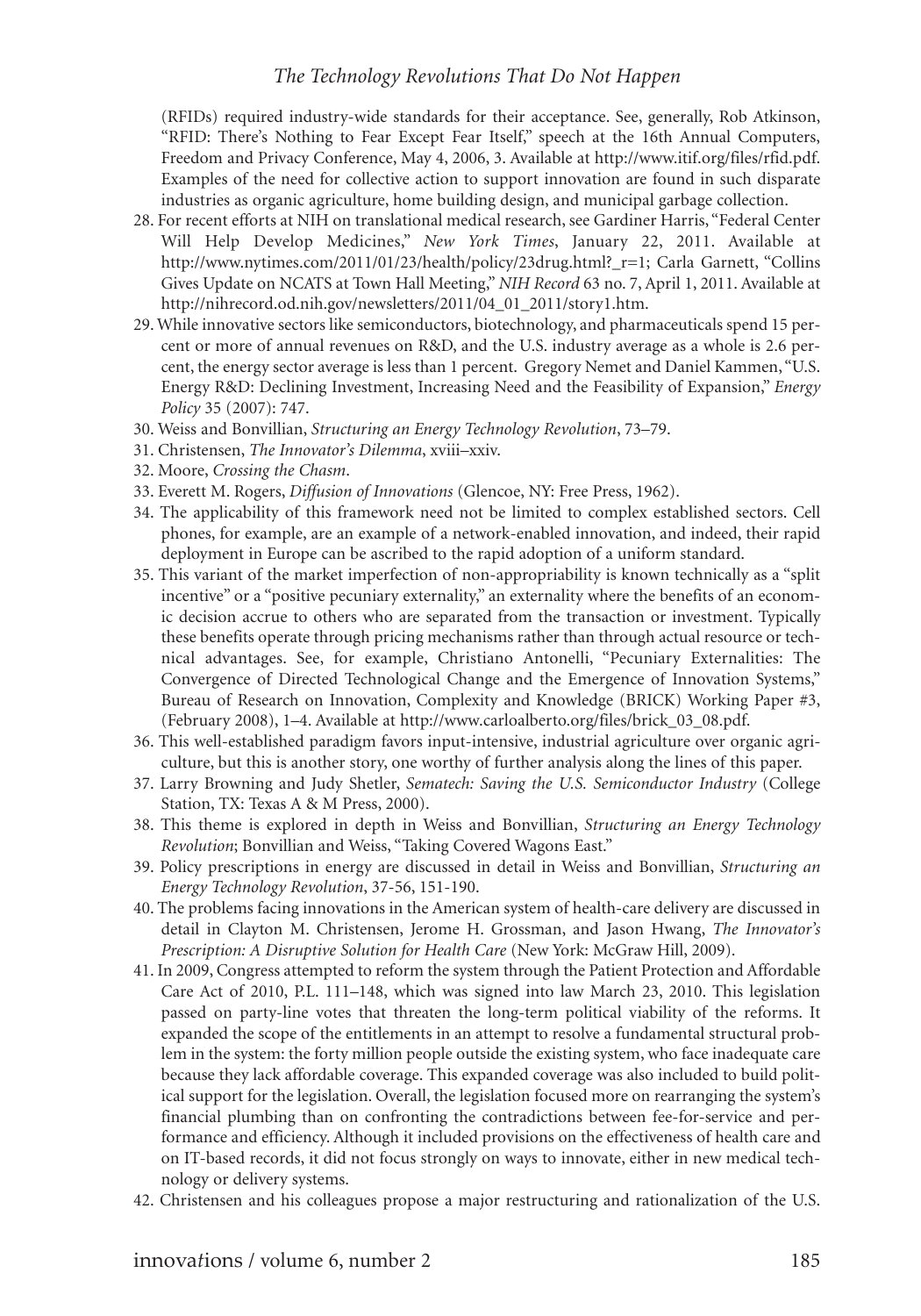health-care delivery system to bring stakeholder incentives in line with the needs of overall system efficiency. Christensen et al., *Innovator's Prescription*; see especially chapters 6 and 7, and "Epilogue."

- 43. Food and Drug Administration, *Innovation/Stagnation: Challenge and Opportunity on the Critical Path to New Medical Products* (March 2004). Available at http://www.fda.gov/ScienceResearch/SpecialTopics/CriticalPathInitiative/CriticalPathOpportu nitiesReports/ucm077262.htm.
- 44. Infectious Disease Society of America, "Bad Bugs, No Drugs: As Antibiotic Discovery Stagnates, A Public Health Crisis Brews" (2004), updated in Helen W. Boucher et al., "Bad Bugs, No Drugs: No Escape" *Clinical Infectious Diseases* 48 no. 1 (2009): 1–12; Board on Health Sciences Policy, *New Frontiers in Contraceptive Research* (Washington, DC: National Academies, Institute of Medicine, 2004).
- 45. MIT, *The Third Revolution: The Convergence of the Life Sciences, Physical Sciences, and Engineering.* White Paper, January 4, 2011. Available at http://web.mit.edu/dc/Policy/MIT%20White%20Paper%20on%20Convergence.pdf.
- 46. This summary relies on data and insights from Peter Fox-Penner, *Smart Power: Climate Change, the Smart Grid, and the Future of Electric Utilities* (Washington, DC: Island Press, 2010); Yinuo Geng, "Toward Implementation of the Smart Grid in the United States," unpublished paper, SAIS, Johns Hopkins University, October 13, 2010.
- 47. Mason Willrich, "Electricity Transmission Policy for America: Enabling a Smart Grid, End-to-End," MIT-IPC-Energy Innovation Working Paper 09-003, Cambridge MA: MIT Industrial Performance Center, July 2009, 7. Available at
	- http://web.mit.edu/ipc/research/energy/pdf/EIP\_09-003.pdf.
- 48. Willrich, "Electricity Transmission."
- 49. DOE, Office of Electricity, *The Smart Grid, An Introduction* (Washington, DC: DOE 2008). Available at the contract of the contract of the contract of the contract of the contract of the contract of the contract of the contract of the contract of the contract of the contract of the contract of the contract of t
	- http://www.oe.energy.gov/DocumentsandMedia/DOE\_SG\_Book\_Single\_Pages(1).pdf.
- 50. Clark W. Gellings and Kurt E. Yeager, "Transforming the Electric Infrastructure," *Physics Today* 57, no. 12 (December, 2004): 45–51.
- 51. American Recovery and Reinvestment Act (ARRA) of 2009, P.L. 111–5.
- 52. Energy Information Agency, "Emissions of Greenhouse Gasses in the United States 2001," Report No. DOE/EIA-0573(2001) Washington, DC: EIA, December, 2002. Available at http://www.eia.doe.gov/oiaf/1605/archive/gg02rpt/index.html.
- 53. McKinsey & Company, *Unlocking Energy Efficiency in the U.S. Economy*, iii–xiv.
- 54. S. Pacala and R. Socolow, "Stabilization Wedges: Solving the Climate Problem for the Next 50 Years with Current Technologies," *Science* 305 (13 August 2004), 968–972.
- 55. The energy efficiency potential cited in the report was divided across three building sectors of the U.S. economy: industrial (40% of the end-use energy efficiency potential), residential (35%), and commercial (25%). The savings in energy emissions could be achieved by technical changes that actually have a positive net present value in purely financial terms, making it an attractive investment. The discounted cash flow in actual dollars at a reasonable discount rate totaled approximately \$1.2 trillion in present value against an estimated initial up-front total investment of approximately \$520 billion. McKinsey & Company, *Unlocking Energy Efficiency*, vii.
- 56. McKinsey & Company, *Unlocking Energy Efficiency*, viii.
- 57. William F. Trimble, *Admiral William A. Moffett: Architect of Naval Aviation* (Annapolis, MD: Naval Institute Press, 2011), 111–199.
- 58. Peter Cohan, "Boeing's Big Tanker Contract Has National—and State—Winners and Losers", *AOL Daily Finance*, February 25, 2011. Available at http://www.dailyfinance.com/2011/02/25/boeing-airbus-tanker-contract-winners-losers/; Caroline Brother, "Boeing and Airbus Prepare (Again) for Tanker Battle," *New York Times*, June 16, 2009. Available at http://www.nytimes.com/2009/06/17/business/global/17boeing.html.
- 59. Norm Augustine, former CEO of Lockheed Martin, has estimated that if the current rate of cost increases for fighter aircraft continues, by 2054 the entire defense budget would be